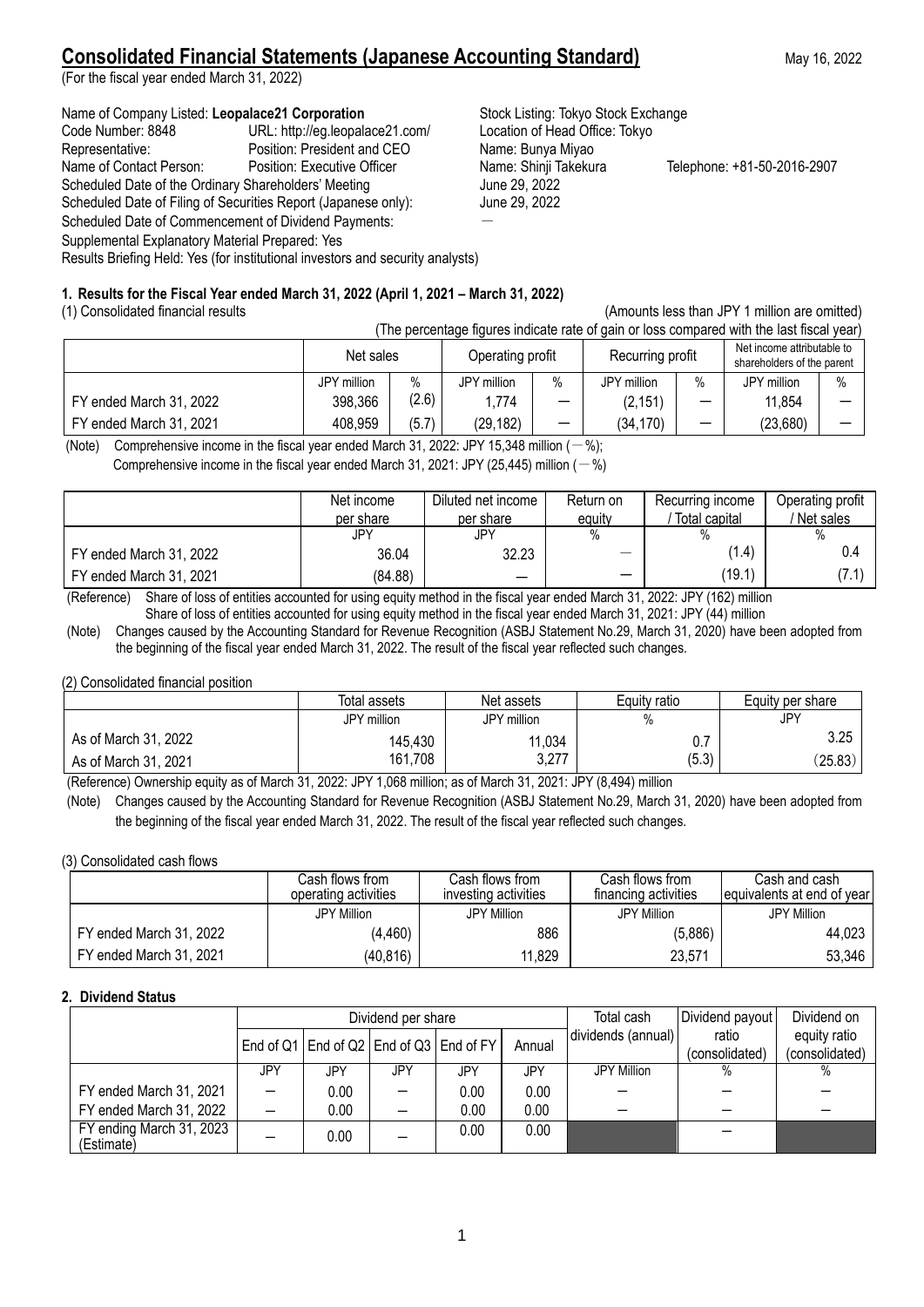### **3. Consolidated Earnings Forecasts for the Fiscal Year ending March 31, 2023 (April 1, 2022 – March 31, 2023)**

(The percentage figures for full fiscal year indicate rate of gain or loss compared with the previous FY; those for the six-month period represent the change compared with the same term in the previous FY.)

| alogo ioi alo oktribilati polioa roprodotta alo olialigo odilipatoa marraro dallio tollit ili alo promoad illi |             |      |                  |       |                  |      |                                                          |       |                         |
|----------------------------------------------------------------------------------------------------------------|-------------|------|------------------|-------|------------------|------|----------------------------------------------------------|-------|-------------------------|
|                                                                                                                | Net sales   |      | Operating profit |       | Recurring profit |      | Net income attributable to<br>shareholders of the parent |       | Net income<br>per share |
|                                                                                                                | JPY million | $\%$ | JPY million      | $\%$  | JPY million      | $\%$ | JPY million                                              | $\%$  | JPY                     |
| Six months ending<br>September 30, 2022                                                                        | 202,400     | 1.4  | 2,600            | 221.0 | 100              | -    | (1,000)                                                  |       | (3.04)                  |
| FY ending March 31,<br>2023                                                                                    | 410,800     | 3.1  | 11,700           | 559.2 | 6,800            | -    | 24,900                                                   | 110.0 | 75.71                   |

(Notes)

- (1) Changes in major subsidiaries during the fiscal year ended March 2022 (change in specific subsidiaries resulting in a change in the scope of consolidation) : No
- (2) Changes in accounting policies, procedures or reporting methods used in preparation of financial statements and restatements
	- Changes in accounting policies accompanying revision of accounting standards, etc.: Yes
	- (ii) Changes in accounting policies other than (i) above: No
	- (iii) Changes in accounting estimates: No
	- (iv) Restatements: No
	- (Note) For details please refer to 3. Consolidated Financial Statements (5) Notes Regarding Consolidated Financial Statements (Changes in accounting policies) in p.18 of the attached material.
- (3) Total number of outstanding shares (common stock)
	- (i) Total number of outstanding shares at term end (including treasury stock)
		- As of March 31, 2022: 329,389,515 shares, As of March 31, 2021: 329,389,515 shares
	- (ii) Total treasury stock at term end
		- As of March 31, 2022: 493,610 shares, As of March 31, 2021: 561,610 shares
	- (iii) Average number of outstanding shares during the period FY ended March 31, 2022: 328,888,640 shares, FY ended March 31, 2021: 279,003,996 shares

## (Reference) Summary of Non-Consolidated Financial Statements

### **1. Results of the Fiscal Year Ended March 2022 (April 1, 2021 – March 31, 2022)**

(1) Non-consolidated financial results (The percentage figures indicate rate of gain or loss compared with the previous FY)

|                         | Net sales          |       | Operating profit |                          | Recurring profit   |    | Net income     |   |
|-------------------------|--------------------|-------|------------------|--------------------------|--------------------|----|----------------|---|
|                         | <b>JPY Million</b> | %     | JPY Million      | %                        | <b>JPY Million</b> | %  | Million<br>JPY | % |
| FY ended March 31, 2022 | 382,822            | (2.5) | 2,370            | $\overline{\phantom{m}}$ | ,050)              | -- | 14,251         |   |
| FY ended March 31, 2021 | 392,513            | (5.2) | (29, 226)        |                          | (29,005)           |    | (18,685)       |   |

|                         | Net income per share | Diluted net income per share |
|-------------------------|----------------------|------------------------------|
|                         | JPY.                 | JPY                          |
| FY ended March 31, 2022 | 43.33                | 38.75                        |
| FY ended March 31, 2021 | (66.97)              |                              |

(Note) Changes caused by the Accounting Standard for Revenue Recognition (ASBJ Statement No.29, March 31, 2020) have been adopted from the beginning of the fiscal year ended March 2022. The result of the fiscal year reflected such changes.

### (2) Non-consolidated financial position

|                      | Total assets | Net assets  | Equity ratio | Equity per share |  |
|----------------------|--------------|-------------|--------------|------------------|--|
|                      | JPY Million  | JPY Million | $\%$         | <b>JPY</b>       |  |
| As of March 31, 2022 | 132,842      | 2,979       | 2.0          | 7.97             |  |
| As of March 31, 2021 | 146,832      | (6, 724)    | (4.8)        | (21.63)          |  |

(Reference) Ownership equity as of March 31, 2022: JPY 2,621 million; as of March 31, 2021: JPY (7,112) million.

(Note) Changes caused by the Accounting Standard for Revenue Recognition (ASBJ Statement No.29, March 31, 2020) have been adopted from the beginning of the fiscal year ended March 2022. The result of the fiscal year reflected such changes.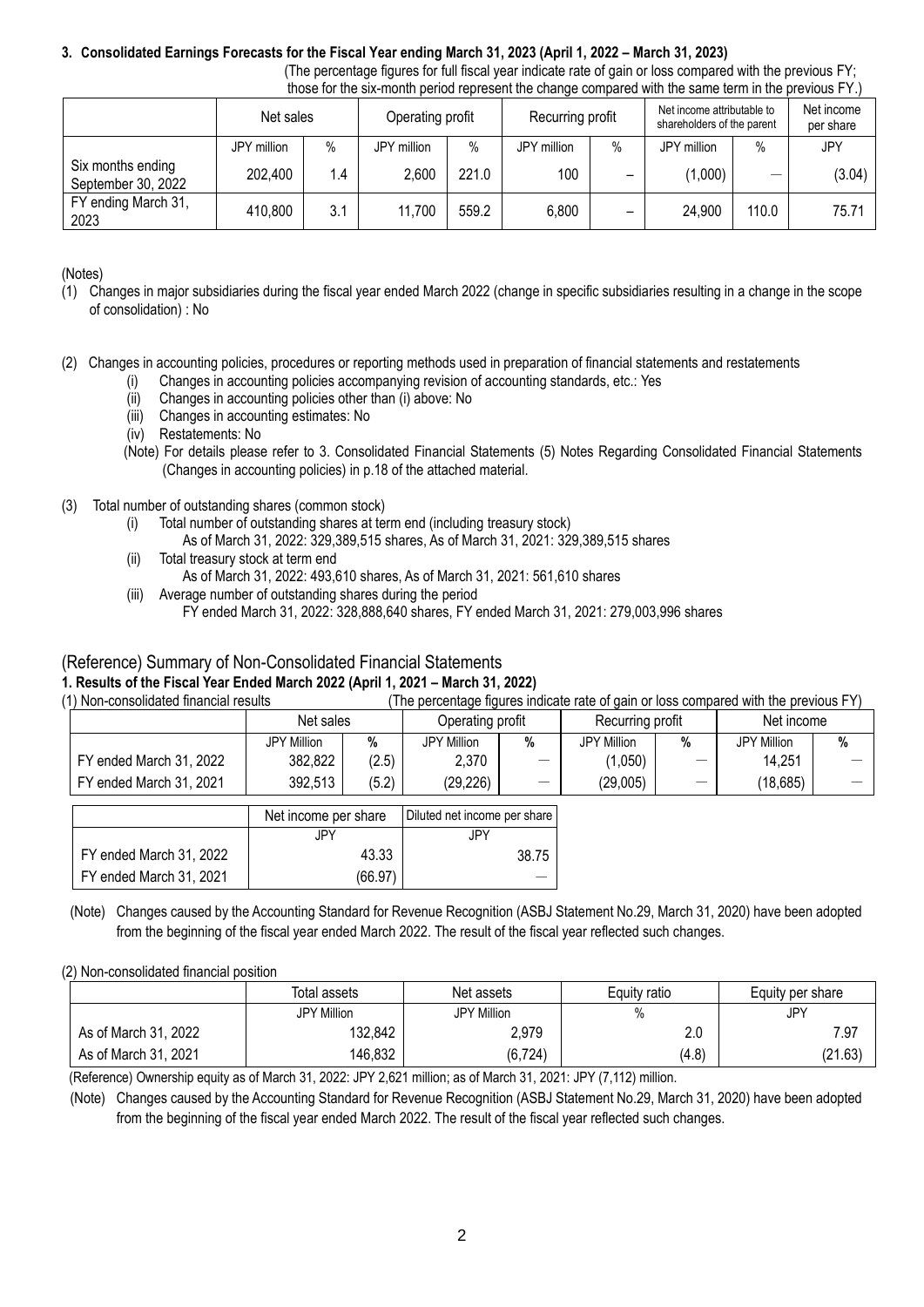# **2. Non-consolidated Earnings Forecasts for the Fiscal Year Ending March 2023 (April 1, 2022 – March 31, 2023)**

 (The percentage figures for full fiscal year indicate rate of gain or loss compared with the previous FY; those for the six-month period represent the change compared with the same term in the previous FY.)

|                                         | Net sales   |      | Recurring profit |   | Net income         |        | Net income<br>per share |  |
|-----------------------------------------|-------------|------|------------------|---|--------------------|--------|-------------------------|--|
|                                         | JPY Million | $\%$ | JPY Million      | % | <b>JPY Million</b> | $\%$   | <b>JPY</b>              |  |
| Six months ending<br>September 30, 2022 | 195,500     | 1.7  | ,300             |   | ,200               | (14.2) | 3.65                    |  |
| FY ending March 31, 2023                | 394,700     | 3.1  | 7,900            | — | 27,600             | 93.7   | 83.92                   |  |

– Indication regarding the status of auditing:

These financial statements are not subject to auditing under the Financial Instruments and Exchange Act.

– Explanation on the proper use of the business forecasts, and other special notices:

(Note on the business forecasts and other forward-looking statements)

The business forecasts and other forward-looking statements contained in this report are based on information currently available to Leopalace21 (hereinafter the "Company") and on certain assumptions that the Company has judged to be reasonable. Readers should be aware that a variety of factors might cause actual results to differ significantly from these forecasts.

For assumptions of business forecasts and notes on the proper use of these forecasts, please refer to p.7 "1. Business Results (4) Future Predictions."

(Method for the acquisition of supplemental explanatory material)

Supplemental Explanatory Material is planned to be posted on the Company's website on May 16, 2022.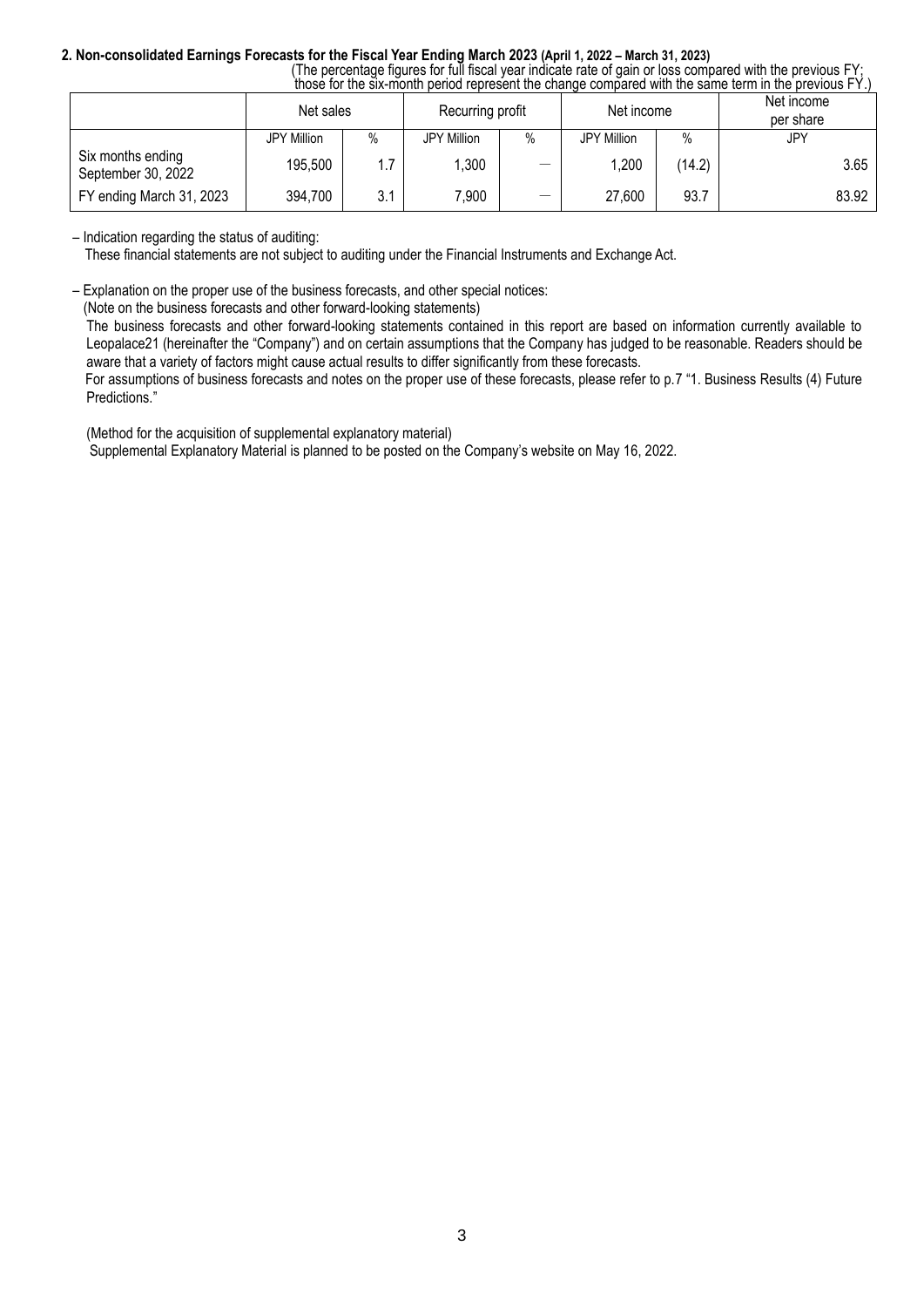# **[Table of Contents]**

| 1.                              |  |
|---------------------------------|--|
| (1)<br>(2)<br>(3)<br>(4)<br>(5) |  |
| 2.                              |  |
| 3.                              |  |
| (1)<br>(2)<br>(3)<br>(4)<br>(5) |  |
| 4.                              |  |
|                                 |  |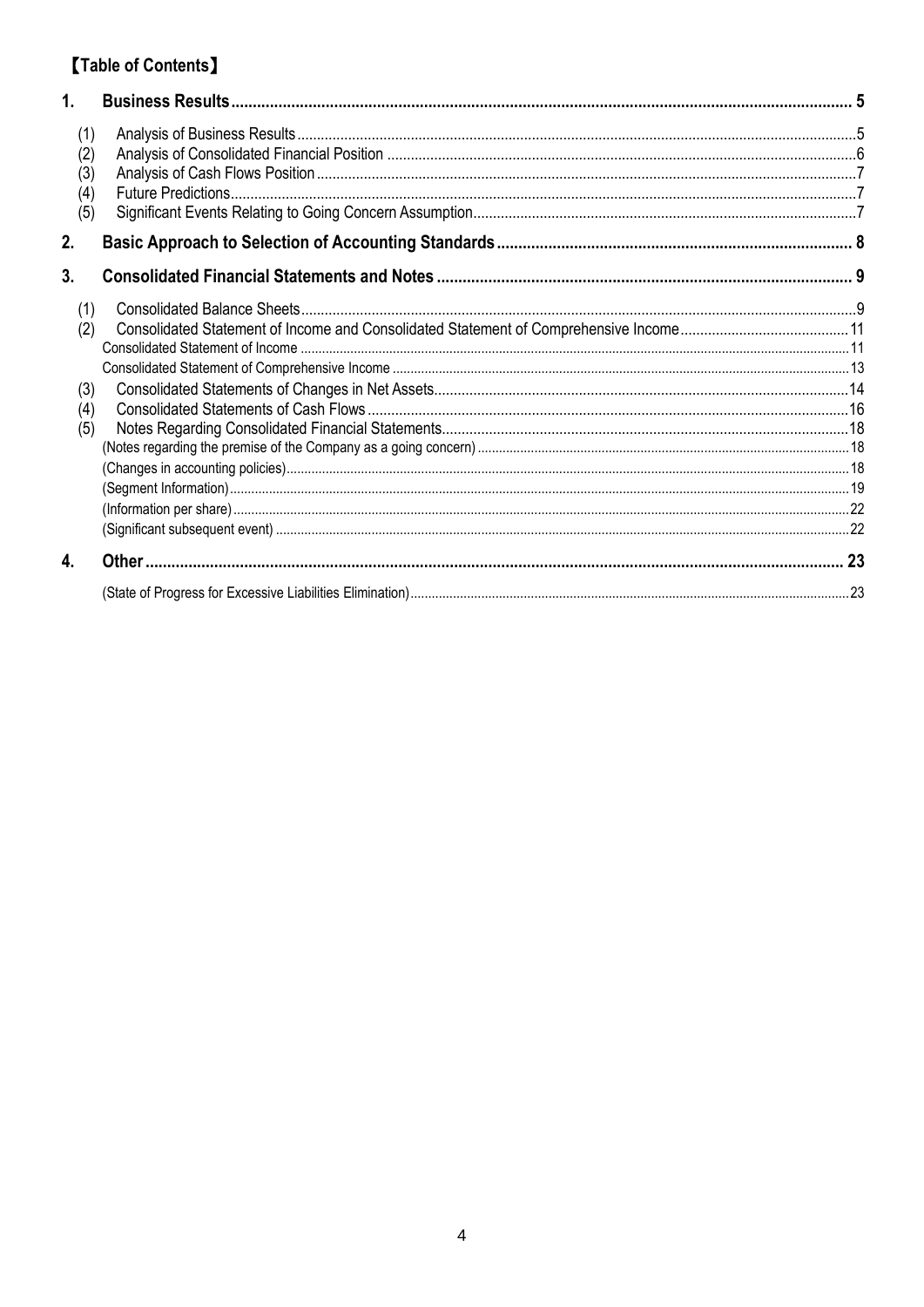# <span id="page-4-0"></span>**1. Business Results**

### <span id="page-4-1"></span>**(1) Analysis of Business Results**

|                                                                 |                            |                            |                   | , ויטוויוויוויוויטן  |
|-----------------------------------------------------------------|----------------------------|----------------------------|-------------------|----------------------|
|                                                                 | FY ended<br>March 31, 2022 | FY ended<br>March 31, 2021 | <b>Difference</b> | Percentage<br>change |
| Net sales                                                       | 398,366                    | 408,959                    | (10, 592)         | $(2.6\%)$            |
| Operating profit (loss)                                         | 1.774                      | (29, 182)                  | 30,957            | $-$ %                |
| Recurring profit (loss)                                         | (2, 151)                   | (34, 170)                  | 32,018            | $-$ %                |
| Net income (loss) attributable to<br>shareholders of the parent | 11,854                     | (23,680)                   | 35,535            | $-$ %                |

The corporate earnings showed a recovery trend in the domestic economy during the fiscal year ended March 2022 as a result of implementing infection prevention measures and boosting economic activities in parallel in the prolonged effect from COVID-19 pandemic. The outlook however remained uncertain because of outbreak of the Omicron variant and Russian invasion into Ukraine.

The new housing starts of leased units increased for the first time in five years (up 9.2% year on year). In the rental housing market, the number of vacant houses continues to increase, and in order to secure a stable occupancy rates amid difficulty in recovering nationwide demand, the Company believes it is important to implement strategy package comprising: focus on supplying apartments in the three metropolitan areas where high occupancy rates are expected in the future; keep and enhance the property value through carrying out appropriate maintenance; implement area intensive strategy to cater for the respective business requirements and customer characteristics; and promote DX solutions for attracting customers by providing convenient services such as web-based contract signing, and other tenant services.

Under these circumstances, Leopalace21 Group (the "Group") took selective concentration approach with prioritized allocation of the management resources into the Leasing Business, a core business, and continued structural reforms to fundamentally improve the business structure in accordance with announcement on structural reforms dated June 5, 2020. The Company strives to stabilize the business and financial position and continuously improve the profitability through cost-cutting efforts across the board.

As a result, net sales for the fiscal year ended March 31, 2022 became JPY 398,366 million, a decrease of 2.6% year on year and operating profit was JPY 1,774 million, compared with operating loss of JPY 29,182 million, due to the reduction of cost of sales and SGAE amounting to JPY 41,550 million against the previous fiscal year. The recording of interest expenses of JPY 4,474 million made recurring loss of JPY 2,151 million, a reduction of JPY 32,018 million in recurring loss against the previous fiscal year.

The Company managed to record net income attributable to shareholders of the parent of JPY 11,854 million, a profit since the fiscal year ended March 31, 2018, which compared with net loss attributable to shareholders of the parent of JPY 23,680 million for the previous fiscal year. The improvement was mainly contributed by the reversal of provision for losses related to repairs of JPY 11,959 million because of lowered unit repair cost by insourcing repairs and tightened control on supplier selection combined with reduced number of buildings to be repaired due to updated deficiency judgment and increase of demolition, and income taxes – deferred of JPY 4,401 million.

The Company has adopted the Accounting Standard for Revenue Recognition (ASBJ Statement No.29, March 31, 2020) from the beginning of the fiscal year ended March 31, 2022. Net sales have been increased by JPY 1,325 million, cost of sales has been reduced by JPY 1,580 million, and operating profit has been increased by JPY 2,905 million, recurring loss has been decreased by the same amount, and income before taxes and other adjustments have been increased by the same amount.

For details, please refer to 3. Consolidated Financial Statements (5) Notes Regarding Consolidated Financial Statements (Changes in accounting policies).

|                              |                            |                            |            |                            |                            | (JPT MIIIION) |  |
|------------------------------|----------------------------|----------------------------|------------|----------------------------|----------------------------|---------------|--|
|                              | Net sales                  |                            |            | Operating profit           |                            |               |  |
|                              | FY ended<br>March 31, 2022 | FY ended<br>March 31, 2021 | Difference | FY ended<br>March 31, 2022 | FY ended<br>March 31, 2021 | Difference    |  |
| Leasing Business             | 383,043                    | 391,964                    | (8,921)    | 7,719                      | (19, 385)                  | 27,105        |  |
| <b>Elderly Care Business</b> | 14,258                     | 14,524                     | (266)      | (789)                      | (720)                      | (68)          |  |
| <b>Other Businesses</b>      | 1,064                      | 2,469                      | (1, 405)   | (1,668)                    | (1, 551)                   | (116)         |  |
| Adjustments                  |                            |                            |            | (3, 486)                   | (7, 524)                   | 4,038         |  |
| Total                        | 398,366                    | 408,959                    | (10, 592)  | 1,774                      | (29, 182)                  | 30,957        |  |

Result by segment are as follows:

(JPY million)

 $\ell$  million)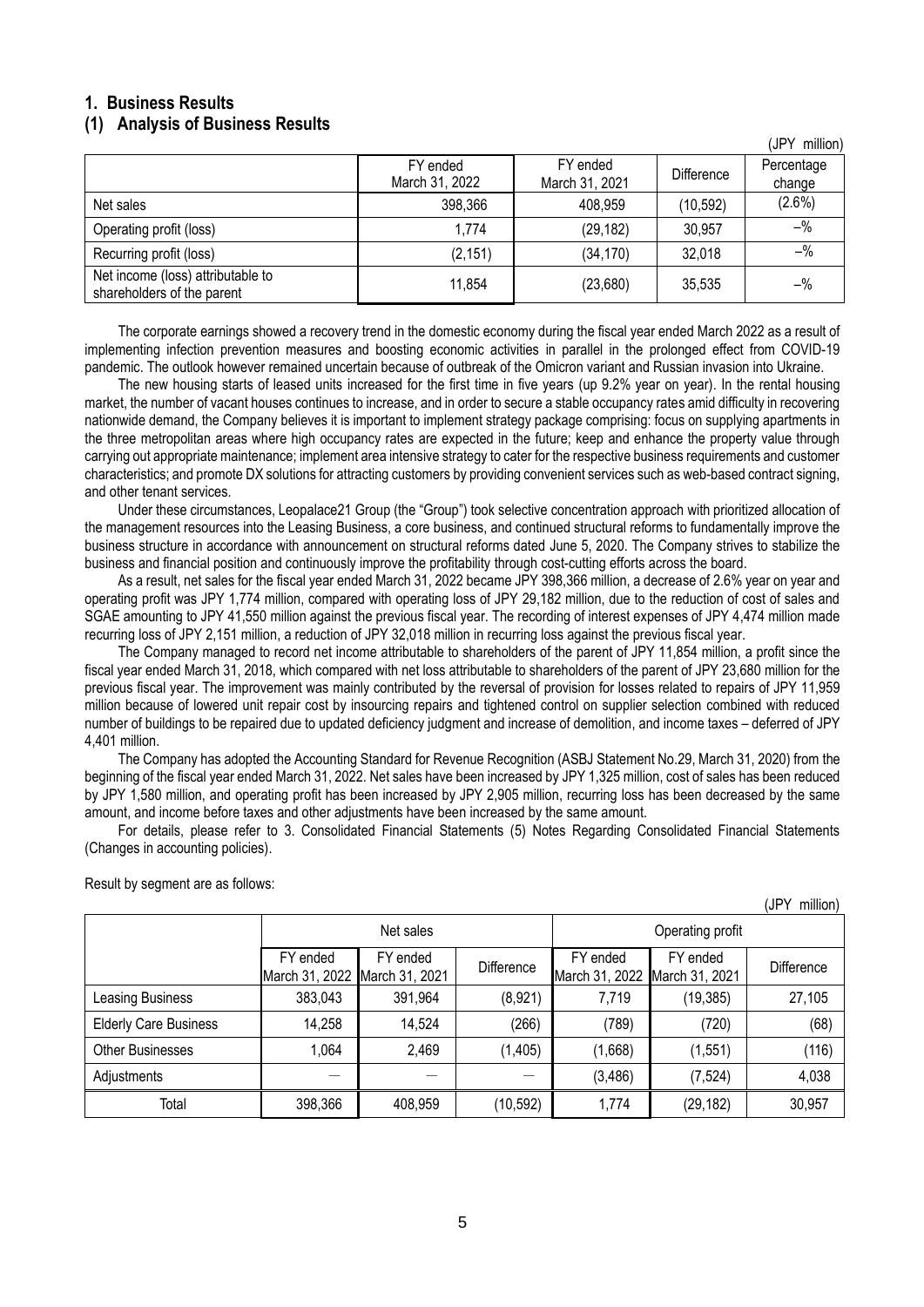#### (i) Leasing Business

In Leasing Business, the Company provides abundant value-added services such as *my DIY* which allows the tenants to customize a selected single wall of the room, promotion of the transition to smart apartments which enables electrical appliances and door locks, to be operated by smartphone, and support for remote services such as web-based customer services, apartment viewing and rental contract signing. In order to achieve stable occupancy rates, the Company has been strengthening tie with real estate agents as well as implementing area intensive approach which deals with area specific requirements.

The occupancy rate at the end of March 2022 was 85.10% (up 3.38 points from the end of the previous fiscal year) with average occupancy rate of 81.22% (up 2.33 points year on year). The demand for apartment rooms was recovering due to the slowdown impact of COVID-19 pandemic, restored demand by corporate customers which had been subdued, and successful measure of strengthened tie with real estate agents. The number of units under management was 567 thousand (a decrease of 6,300 from the end of the previous fiscal year).

The number of direct leasing sales offices at the end of March 2022 was 109 (a reduction of 30 from the end of the previous fiscal year). That reflected efforts to increase the operational efficiency and productivity.

The orders received was JPY 2,792 million (down 52.9% year on year) and the backlog of orders was JPY 6,133 million (down 36.5% from the end of the previous fiscal year).

As a result, net sales came to JPY 383,043 million (down 2.3% year on year) due to the lowered unit rent resulting from the impact of COVID-19 pandemic and the reduction of construction subcontracting business. Operating profit was JPY 7,719 million due to the reduction of management cost and SGAE, contractual adjustment of master-lease rent as a result of agreement with the property owners and reversal of provision for apartment vacancy loss based on aggregated impact of improving profitability of our management units (operating loss of JPY 19,385 million was recorded in the fiscal year ended March 31, 2021).

#### (ii) Elderly Care Business

The Company has been cutting the operational cost by continuous efficiency improvement for the Elderly Care Business. Net sales during the fiscal year ended March 31, 2022 were JPY 14,258 million (down 1.8% year on year), and operating loss was JPY 789 million (a deterioration of JPY 68 million year on year) due to a decrease in the number of users for elderly care services as a result of being concerned about the infection risk of COVID-19. The number of facilities was 87 as of the end of the fiscal year ended March 31, 2022.

#### (iii) Other Businesses

Net sales of the Other Businesses including resort facilities in Guam were JPY 1,064 million (down 56.9% year on year) and operating loss was JPY 1,668 million (a deterioration of JPY 116 million year on year) mainly due to a significant decline in occupancy rates in Guam because of COVID-19 pandemic.

|             |                |                |            | ו חטו<br>- 11111110117 |
|-------------|----------------|----------------|------------|------------------------|
|             | March 31, 2022 | March 31, 2021 | Difference | Percentage change      |
| Assets      | 145.430        | 161,708        | (16,278)   | $(10.1\%)$             |
| Liabilities | 134,396        | 158,431        | (24, 035)  | $(15.2\%)$             |
| Net assets  | 11,034         | 3,277          | 7.757      | 236.7%                 |

(JPY million)

### <span id="page-5-0"></span>**(2) Analysis of Consolidated Financial Position**

Total assets at the end of March 2022 decreased by JPY 16,278 million from the end of the previous fiscal year to JPY 145,430 million. This was mainly attributable to the decrease of the following items: JPY 9,340 million in cash and deposits, JPY 1,088 million in other accounts receivable, JPY 1,055 million in machinery, equipment, and vehicles (net), JPY 1,529 million in leased assets (net), JPY 2,272 million in others (net) – non-current assets, and JPY 1,030 million in others (net) – intangible fixed assets, whereas recorded the increase of JPY 4,402 million in deferred tax assets and JPY 2,336 million in allowance for doubtful accounts.

Total liabilities decreased by JPY 24,035 million from the end of the previous fiscal year to JPY 134,396 million. This was mainly attributed to the decrease of the following items: JPY 2,116 million in in lease obligations, JPY 15,422 million in provision for losses related to repairs, and JPY 6,629 million in provision for apartment vacancy loss.

Total net assets increased by JPY 7,757 million from the end of the previous fiscal year to JPY 11,034 million. This was mainly due to an increase of JPY 2,623 million in foreign currency transaction adjustments and the recording of JPY 11,854 million in net income attributable to shareholders of the parent, on the other hand, non-controlling interests decreased by JPY 1,774 million as a result of dividend payment to a non-controlling shareholder by a consolidated subsidiary and its payment for purchased treasury stock, and retained earnings decreased by JPY 4,963 million resulting from retrospective application of the Accounting Standard for Revenue Recognition as of the beginning of the fiscal year ended March 2022. The equity ratio improved by 6.0 points from the end of the previous fiscal year to 0.7%.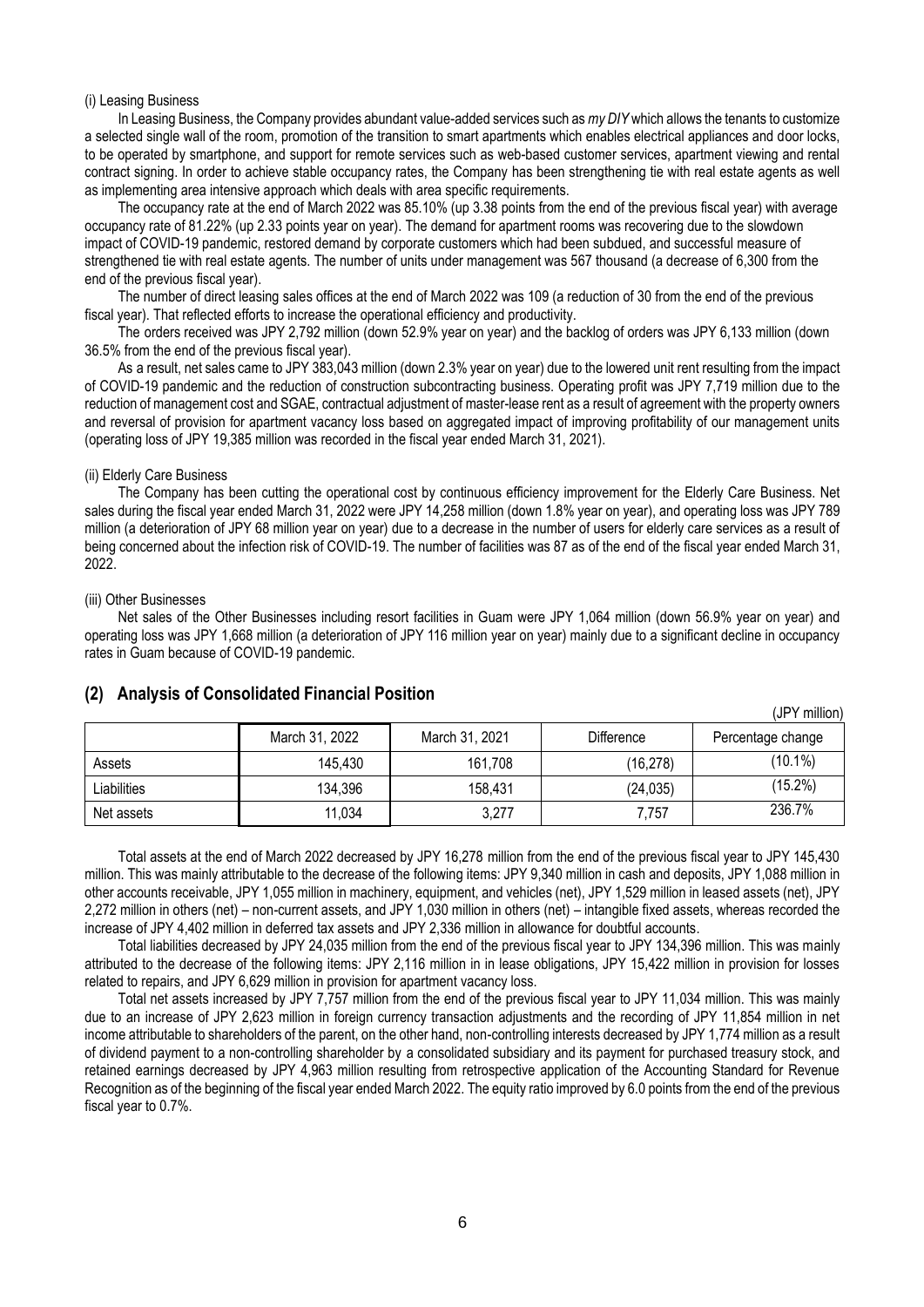### <span id="page-6-0"></span>**(3) Analysis of Cash Flows Position**

Cash flows from operating activities was a net outflow of JPY 4,460 million, a reduction of JPY 36,355 million in net outflow year on year. This was mainly due to a recording of JPY 9,693 million in income before taxes and other adjustments, JPY 9,352 million in depreciation, and JPY 2,355 million in increase in allowance for doubtful accounts, whereas JPY 11,959 million in reversal of provision for losses related to repairs, JPY 6,629 million for the reduction of provision for apartment vacancy loss, JPY 2,188 million for the decrease in advances received, JPY 4,455 million in interest paid, and JPY 2,172 million in payment related to repairs were recorded.

Cash flows from investing activities was a net inflow of JPY 886 million, a reduction of JPY 10,943 million in net inflow year on year. This was mainly due to JPY 1,180 million of proceeds from sale of investment securities.

Cash flows from financing activities was a net outflow of JPY 5,886 million, which is compared with a net inflow of JPY 23,571 million in the previous fiscal year. This was mainly due to JPY 3,239 million of expenditure in repayment of finance lease obligations, JPY 1,400 million of expenditure in payment for purchased treasury stock by a consolidated subsidiary, and JPY 1,171 million of expenditure in payment of dividends to a non-controlling shareholder.

As a result, cash and cash equivalents at the end of the fiscal year ended March 2022 became JPY 44,023 million, decreased by JPY 9,322 million from the end of the previous fiscal year.

|  | (Reference) Trends in cash flow indicators |  |
|--|--------------------------------------------|--|
|  |                                            |  |

|                                                        | FY ended<br>March 31, 2018 | FY ended<br>March 31, 2019 | FY ended<br>March 31, 2020 | FY ended<br>March 31, 2021 | FY ended<br>March 31, 2022 |
|--------------------------------------------------------|----------------------------|----------------------------|----------------------------|----------------------------|----------------------------|
| Equity ratio $(\%)$                                    | 47.2                       | 27.7                       | 0.7                        | (5.3)                      | 0.7                        |
| Market price based equity ratio<br>(%)                 | 66.3                       | 18.5                       | 33.0                       | 31.1                       | 45.7                       |
| Ratio of cash flow to interest-<br>bearing debt (year) | 2.0                        |                            |                            |                            |                            |
| Interest coverage ratio                                | 38.2                       |                            |                            |                            |                            |

Equity ratio: Total shareholders' equity combined with total accumulated other comprehensive income / total assets

Market price based equity ratio: Market capitalization / total assets

Ratio of cash flow to interest-bearing debt: Interest-bearing debt / cash flow

Interest coverage ratio: Cash flow / interest paid

- (Note 1) Ratios are calculated based on consolidated financial data.
- (Note 2) Market capitalization is calculated as closing price at the end of the fiscal year multiplied by shares outstanding at the end of the fiscal year (excluding treasury stock).
- (Note 3) Cash flow is cash flow from operating activities from the Consolidated Statements of Cash Flow. Interest-bearing debt is all of the debt noted on the Consolidated Balance Sheets on which interest is being paid.
- (Note 4) Ratio of cash flow to interest- bearing debt and interest coverage ratio for FY ended March 2019 till FY ended March 2022 are omitted since cash flow from operating activities is negative.

## <span id="page-6-1"></span>**(4) Future Predictions**

Concerning future predictions, both implementing infection prevention measures and boosting economic activities are progressing and leasing demand from foreign nationals will recover due to the relaxation of immigration restrictions. Therefore, the Company anticipate that the impact on the Group's business performance will be limited although it is still uncertain when the COVID-19 pandemic is over.

The Company will strive to strengthen the profitability of the leasing business and stabilize the financial base by continuing drastic business structural reforms in the following fiscal year.

Concerning consolidated earnings forecasts for the consolidated fiscal year ending March 2023, the net sales are JPY 410,800 million (an increase of 3.1% year on year), operating profit of JPY 11,700 million (an increase of 559.2% year on year), recurring profit of JPY 6,800 million (recurring loss of JPY 2,151 million in the previous fiscal year) and net income attributable to shareholders of the parent of JPY 24,900 million (an increase of 110.0% year on year).

This forward-looking statement is based on the information which is available on the date of release, but actual results may differ significantly from these forecasts due to various factors.

### <span id="page-6-2"></span>**(5) Significant Events Relating to Going Concern Assumption**

The Group recorded an operating loss in the previous fiscal year for two consecutive years and a net loss attributable to shareholders of the parent as well as negative cash flows from operating activities for three consecutive years; therefore, there were events or conditions that raise significant doubt about the Company's going concern assumption.

In order to resolve this situation, the Group raised in November 2020 funds by issuance of new shares through third-party allotment, by a loan with share subscription rights, and by issuance of preferred stock by a consolidated subsidiary Leopalace Power Corporation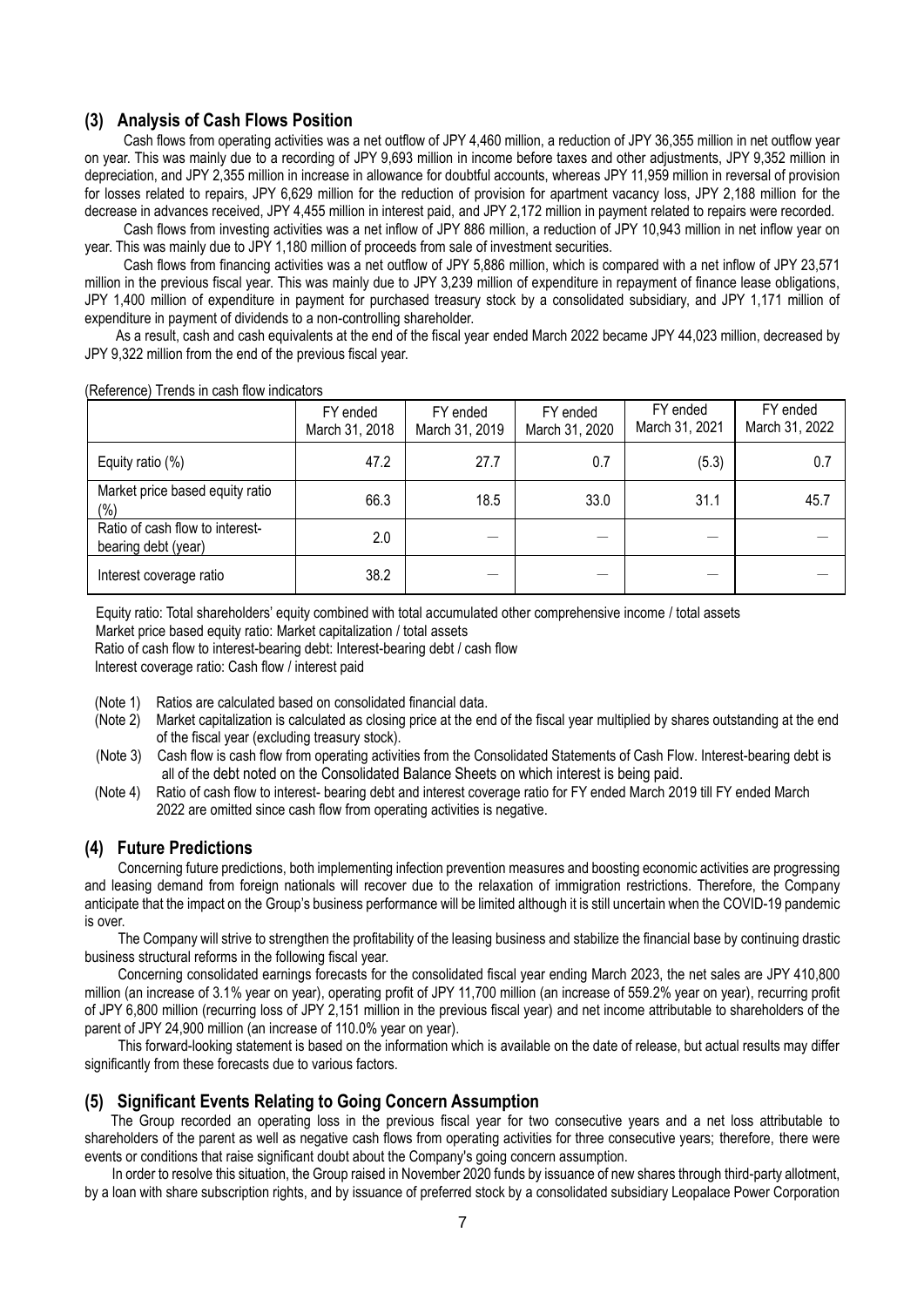to raise total funds of JPY 57,215 million.

Furthermore, the Group has been engaged in measures for drastic structural reforms such as transferring or withdrawing from non-core and unprofitable businesses, contractual adjustment of master-lease rent as a result of agreement with the property owners, and reduction of management cost for improved financial position. The Company has been also working to improve occupancy rates to stabilize the business performance by strengthening customer acquisition through longer reach of customers through the strengthened tie with real estate agents network and promotion of remote services such as web-bases customer service, apartment viewing and contract signing.

In the fiscal year ended March 2022, the Company recorded operating profit of JPY 1,774 million and net income attributable to shareholders of the parent of JPY 11,854 million and thus attained profitability.

In terms of cash liquidity, the balance of cash and deposits as of the end of the fiscal year ended March 2022 was JPY 45,523 million, which is sufficient funds to carry on as a going concern for the present time.

Consequently, the Group believes that there are no significant uncertainties regarding the going concern assumption.

### <span id="page-7-0"></span>**2. Basic Approach to Selection of Accounting Standards**

The Group prepares consolidated financial statements according to the Japanese accounting standards in consideration of comparability in terms of the period of consolidated financial statements and comparability among companies. As for the application of the International Financial Reporting Standards (IFRS), we will take the appropriate actions in light of the change in the ratio of foreign shareholders and movements of other companies in the same industry in Japan, among other factors.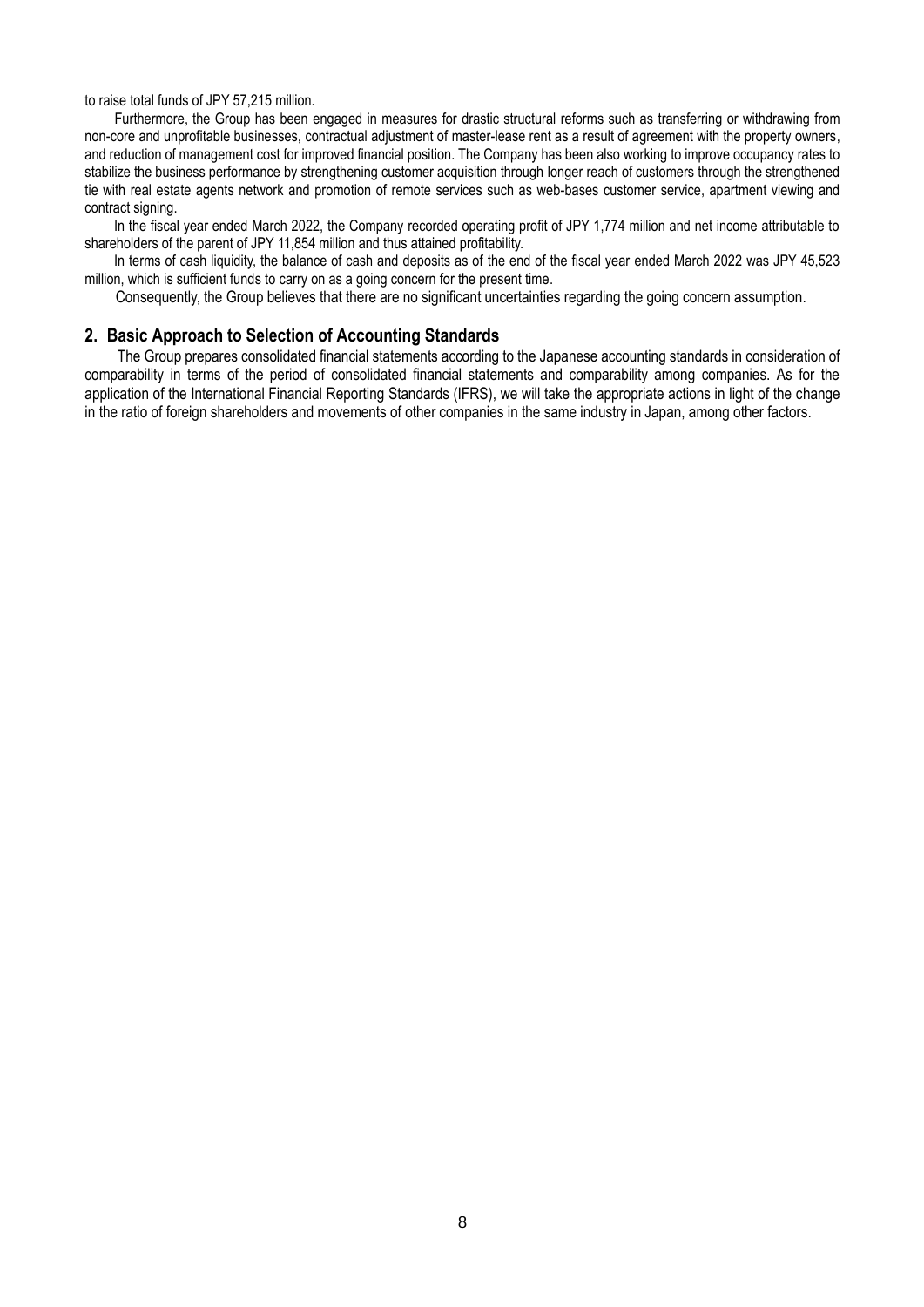# <span id="page-8-0"></span>**3. Consolidated Financial Statements and Notes**

# <span id="page-8-1"></span>**(1) Consolidated Balance Sheets**

|                                            |                | (JPY million)  |
|--------------------------------------------|----------------|----------------|
|                                            | March 31, 2022 | March 31, 2021 |
| <assets></assets>                          |                |                |
| <b>Current assets</b>                      |                |                |
| Cash and deposits                          | 45,523         | 54,863         |
| Trade receivables                          | 8,618          | 7,930          |
| Accounts receivable for completed projects | 443            | 524            |
| Securities                                 | 200            | 100            |
| Real estate for sale                       | 693            | 180            |
| Real estate for sale in progress           |                | 349            |
| Payment for construction in progress       | 213            | 238            |
| Raw materials and supplies                 | 405            | 497            |
| Prepaid expenses                           | 1,634          | 2,076          |
| Other accounts receivable                  | 730            | 1,819          |
| Others                                     | 3,954          | 4,199          |
| Allowance for doubtful accounts            | (2, 255)       | (182)          |
| <b>Total current assets</b>                | 60,161         | 72,598         |
| <b>Non-current assets</b>                  |                |                |
| Property, plant, and equipment             |                |                |
| Buildings and structures (net)             | 56,173         | 53,778         |
| Accumulated depreciation                   | (37, 321)      | (34, 220)      |
| Net                                        | 18,852         | 19,557         |
| Machinery, equipment, and vehicles (net)   | 20,794         | 20,601         |
| Accumulated depreciation                   | (13, 260)      | (12, 011)      |
| Net                                        | 7,534          | 8,589          |
| Land                                       | 31,269         | 31,118         |
| Leased assets (net)                        | 26,461         | 28,924         |
| Accumulated depreciation                   | (24, 485)      | (25, 418)      |
| Net                                        | 1,976          | 3,506          |
| Construction in progress                   | 92             | 82             |
| Others (net)                               | 18,483         | 18,358         |
| Accumulated depreciation                   | (13, 557)      | (11, 160)      |
| Net                                        | 4,926          | 7,198          |
| Total property, plant, and equipment       | 64,652         | 70,052         |
| Intangible fixed assets                    |                |                |
| Goodwill                                   | 6              | 12             |
| Others                                     | 3,130          | 4,161          |
| Total intangible fixed assets              | 3,136          | 4,173          |
| Investments and other assets               |                |                |
| Investment securities                      | 5,180          | 5,431          |
| Long-term loans                            | 1,126          | 1,096          |
| <b>Bad debts</b>                           | 267            | 249            |
| Long-term prepaid expenses                 | 577            | 1,121          |
| Deferred tax assets                        | 6,596          | 2,194          |
| Others                                     | 4,647          | 5,443          |
| Allowance for doubtful accounts            | (914)          | (651)          |
| <b>Total investments and other assets</b>  | 17,480         | 14,883         |
| <b>Total non-current assets</b>            | 85,269         | 89,109         |
| <b>Total assets</b>                        | 145,430        | 161,708        |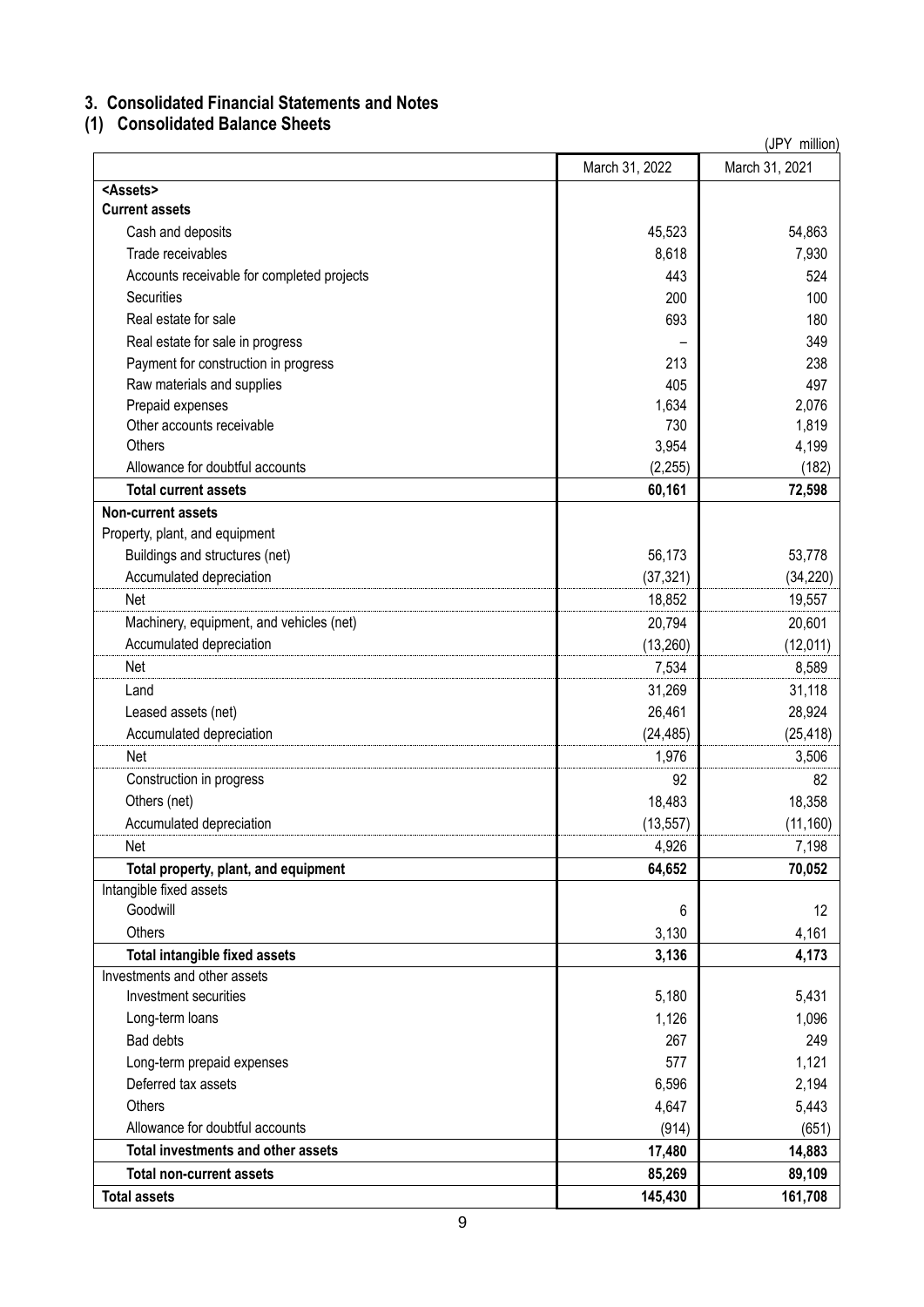|                                                          | (JPY million)  |                |  |  |  |  |
|----------------------------------------------------------|----------------|----------------|--|--|--|--|
|                                                          | March 31, 2022 | March 31, 2021 |  |  |  |  |
| <liabilities></liabilities>                              |                |                |  |  |  |  |
| <b>Current liabilities</b>                               |                |                |  |  |  |  |
| Accounts payable                                         | 2,552          | 3,172          |  |  |  |  |
| Accounts payable for completed projects                  | 427            | 514            |  |  |  |  |
| Short-term borrowings                                    | 53             | 114            |  |  |  |  |
| Lease obligations                                        | 1,992          | 3,133          |  |  |  |  |
| Accounts payable -other                                  | 9,123          | 9,593          |  |  |  |  |
| Accrued income taxes                                     | 1,304          | 696            |  |  |  |  |
| Advances received                                        | 31,733         | 28,239         |  |  |  |  |
| Customer advances for projects in progress               | 268            | 541            |  |  |  |  |
| Provision for warranty obligations on completed projects | 7              | 67             |  |  |  |  |
| Provision for fulfillment of guarantees                  | 2,187          | 2,783          |  |  |  |  |
| Provision for losses related to repairs                  | 1,941          | 3,777          |  |  |  |  |
| Provision for apartment vacancy loss                     | 4,218          | 9,301          |  |  |  |  |
| Others                                                   | 3,732          | 3,861          |  |  |  |  |
| <b>Total current liabilities</b>                         | 59,542         | 65,798         |  |  |  |  |
| <b>Non-current liabilities</b>                           |                |                |  |  |  |  |
| Long-term debt                                           | 30,429         | 30,615         |  |  |  |  |
| Lease obligations                                        | 569            | 1,544          |  |  |  |  |
| Long-term advances received                              | 7,151          | 7,869          |  |  |  |  |
| Lease/guarantee deposits received                        | 7,382          | 6,423          |  |  |  |  |
| Provision for losses related to repairs                  | 16,145         | 29,732         |  |  |  |  |
| Deferred tax liabilities                                 | 11             | 9              |  |  |  |  |
| Provision for apartment vacancy loss                     | 1,414          | 2,960          |  |  |  |  |
| Liability for retirement benefits                        | 9,525          | 9,650          |  |  |  |  |
| Others                                                   | 2,222          | 3,826          |  |  |  |  |
| <b>Total non-current liabilities</b>                     | 74,854         | 92,633         |  |  |  |  |
| <b>Total liabilities</b>                                 | 134,396        | 158,431        |  |  |  |  |
| <net assets=""></net>                                    |                |                |  |  |  |  |
| Shareholders' equity                                     |                |                |  |  |  |  |
| Common stock                                             | 100            | 81,282         |  |  |  |  |
| Capital surplus                                          | 136,345        | 55,174         |  |  |  |  |
| Retained earnings                                        | (135, 749)     | (142, 586)     |  |  |  |  |
| Treasury stock                                           | (302)          | (344)          |  |  |  |  |
| Total shareholders' equity                               | 392            | (6, 474)       |  |  |  |  |
| Accumulated other comprehensive income                   |                |                |  |  |  |  |
| Net unrealized gains on other securities                 | (39)           | (0)            |  |  |  |  |
| Foreign currency translation adjustments                 | 746            | (1, 877)       |  |  |  |  |
| Remeasurements of defined benefit plans                  | (31)           | (142)          |  |  |  |  |
| Total accumulated other comprehensive income             | 675            | (2,019)        |  |  |  |  |
| Share subscription rights                                | 357            | 388            |  |  |  |  |
| <b>Non-controlling interests</b>                         | 9,608          | 11,383         |  |  |  |  |
| <b>Total net assets</b>                                  | 11,034         | 3,277          |  |  |  |  |
| <b>Total liabilities and net assets</b>                  | 145,430        | 161,708        |  |  |  |  |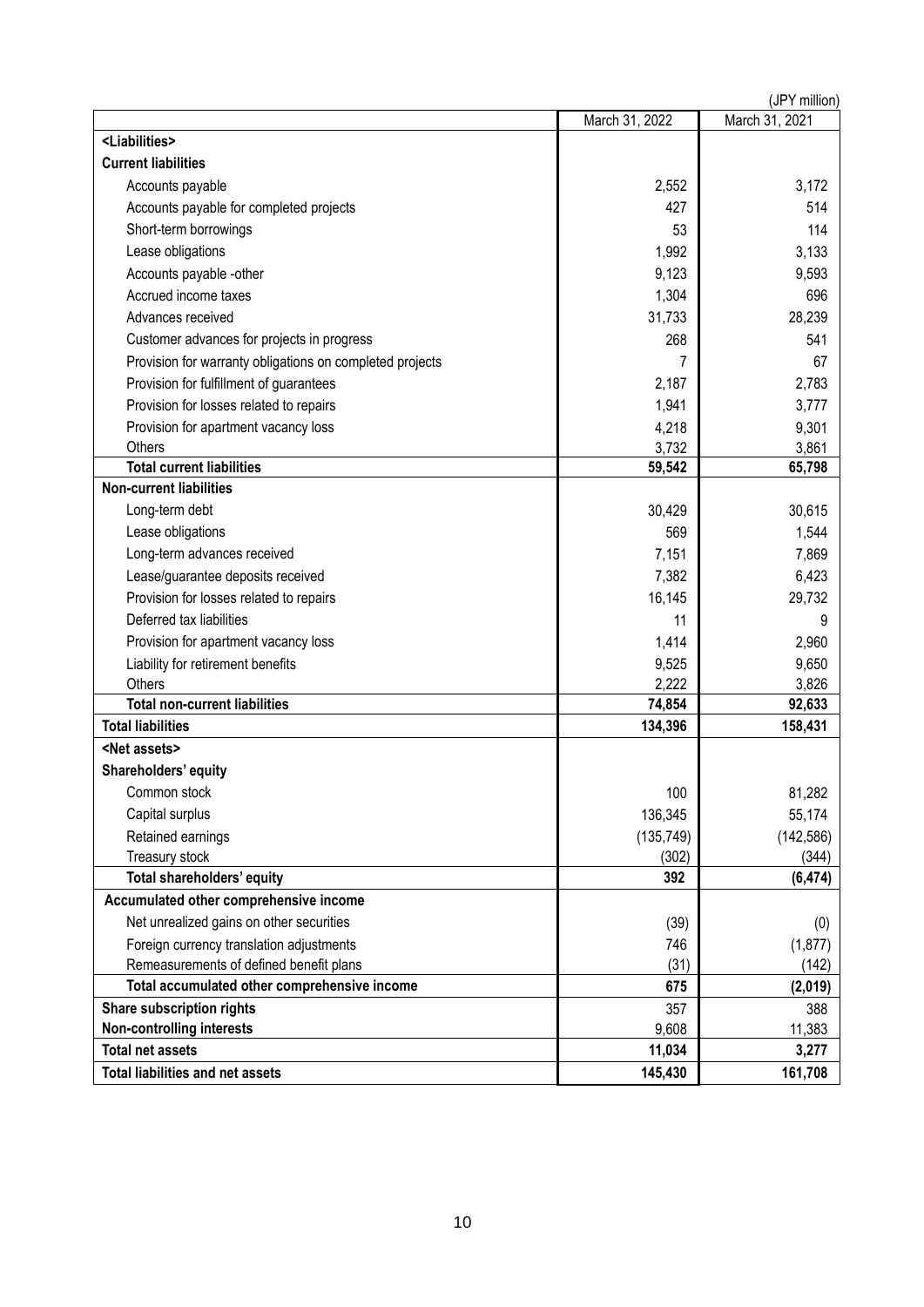## <span id="page-10-0"></span>**(2) Consolidated Statement of Income and Consolidated Statement of Comprehensive Income Consolidated Statement of Income**

<span id="page-10-1"></span>

|                                                                                          |                     | (JPY million)       |
|------------------------------------------------------------------------------------------|---------------------|---------------------|
|                                                                                          | FY ended            | FY ended            |
|                                                                                          | March 31, 2022      | March 31, 2021      |
|                                                                                          | (Apr 2021-Mar 2022) | (Apr 2020-Mar 2021) |
| <b>Net sales</b>                                                                         |                     |                     |
| Sales from Leasing Business                                                              | 383,043             | 391,964             |
| Sales from Other Businesses                                                              | 15,322              | 16,994              |
| <b>Total net sales</b>                                                                   | 398,366             | 408,959             |
| <b>Cost of sales</b>                                                                     |                     |                     |
| Cost of sales from Leasing Business                                                      | 336,339             | 370,872             |
| Cost of sales from Other Businesses                                                      | 15,950              | 17,000              |
| <b>Total cost of sales</b>                                                               | 352,289             | 387,872             |
| <b>Gross profit</b>                                                                      | 46,077              | 21,086              |
| Selling, general and administrative expense                                              |                     |                     |
| Advertising expenses                                                                     | 2,718               | 2,302               |
| Sales commission expense                                                                 | 2,328               | 1,852               |
| Provision of allowance for doubtful accounts                                             | 2,202               | 107                 |
| Directors' compensation                                                                  | 302                 | 351                 |
| Salary and bonuses                                                                       | 14,960              | 19,218              |
| Retirement benefit cost                                                                  | 1,263               | 1,883               |
| Rent expense                                                                             | 2,517               | 2,944               |
| Depreciation and amortization                                                            | 2,079               | 2,202               |
| Taxes and public charges                                                                 | 4,530               | 5,695               |
| Other                                                                                    | 11,399              | 13,708              |
| Total selling, general, and administrative expenses                                      | 44,302              | 50,269              |
| <b>Operating profit (loss)</b>                                                           | 1,774               | (29, 182)           |
| Non-operating income                                                                     |                     |                     |
| Interest income                                                                          | 34                  | 66                  |
| Dividend income                                                                          | 65                  | 84                  |
| Valuation gains of investment securities                                                 | 129                 | 141                 |
| Foreign exchange gains                                                                   |                     | 110                 |
| Employment adjustment subsidy                                                            | 242                 | 243                 |
| Other                                                                                    | 354                 | 438                 |
| <b>Total non-operating income</b>                                                        | 827                 | 1,084               |
| Non-operating expenses                                                                   |                     |                     |
| Interest expenses                                                                        | 4,474               | 2,171               |
| Funding costs                                                                            |                     | 2,904               |
| Share of loss of entities accounted for using equity method                              | 162                 | 44                  |
| Other                                                                                    | 117                 | 951                 |
| <b>Total non-operating expenses</b>                                                      | 4,754               | 6,072               |
| <b>Recurring profit (loss)</b>                                                           | (2, 151)            | (34, 170)           |
| <b>Extraordinary income</b>                                                              |                     |                     |
| Gains on sale of property, plant and equipment                                           | 120                 | 225                 |
| Gains on sale of investment securities                                                   | 0                   | 4,065               |
| Gain on sale of shares in the subsidiary                                                 |                     | 0<br>15,374         |
| Reversal of provision for losses related to repairs<br><b>Total extraordinary income</b> | 11,959<br>12,080    | 19,664              |
|                                                                                          |                     |                     |
| <b>Extraordinary losses</b><br>Loss on sale of property, plant and equipment             |                     | 18                  |
|                                                                                          |                     |                     |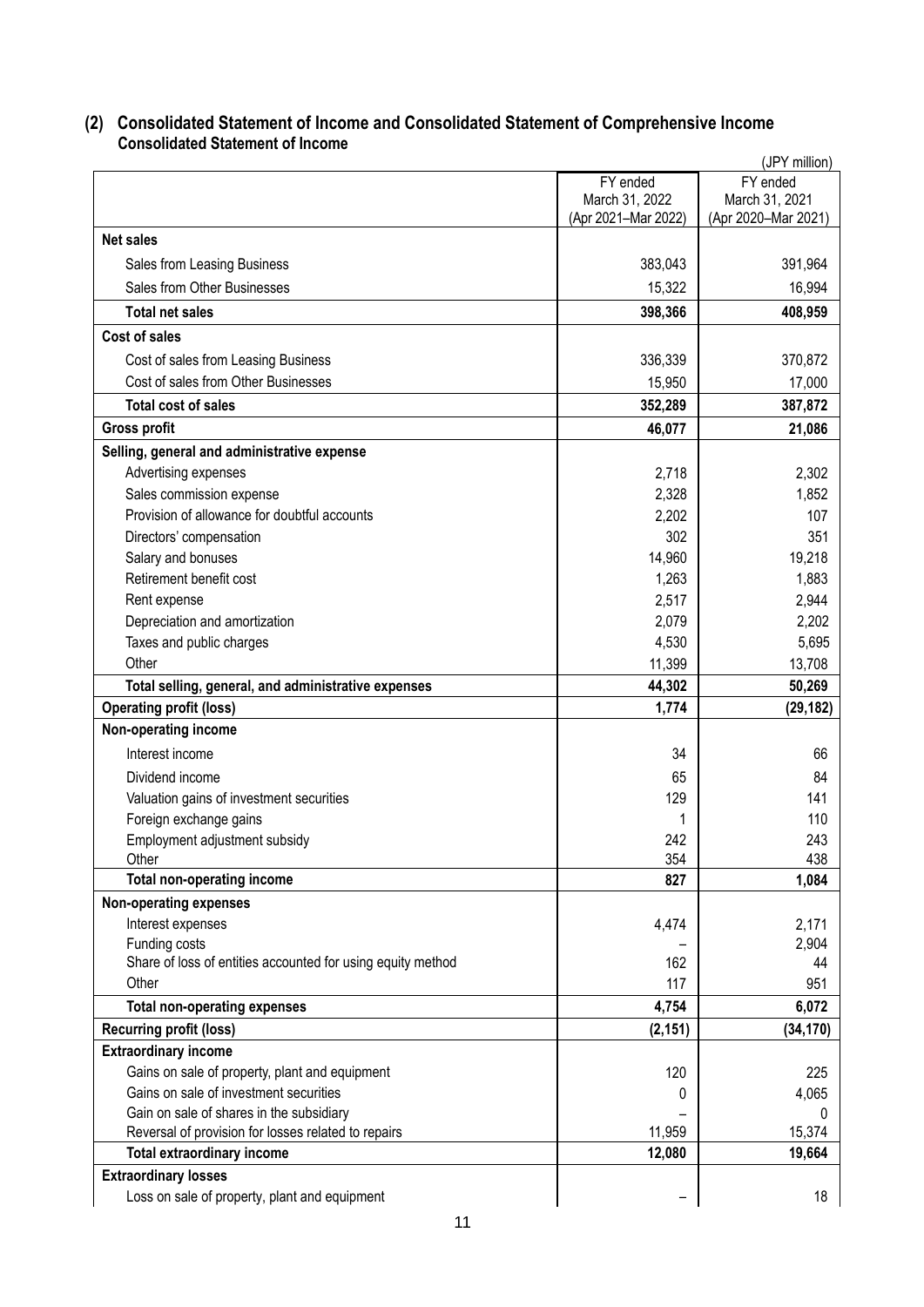| Loss on retirement of property, plant and equipment          | 45       | 114       |
|--------------------------------------------------------------|----------|-----------|
| Impairment loss                                              | 118      | 4,041     |
| Loss related to repairs                                      |          | 982       |
| Loss on sale of investment securities                        |          | 114       |
| Special severance allowance                                  |          | 2,479     |
| Retirement benefit cost                                      |          | 427       |
| Loss on liquidation of subsidiaries and associated companies |          | 151       |
| Loss on valuation of investment securities                   |          | 90        |
| Loss on closure of offices                                   | 69       |           |
| <b>Total extraordinary losses</b>                            | 234      | 8,419     |
| Income (loss) before taxes and other adjustments             | 9,693    | (22, 925) |
| Income taxes                                                 | 1,444    | 710       |
| Income taxes-deferred                                        | (4, 401) | (429)     |
| Total income taxes                                           | (2,956)  | 280       |
| Net income (loss)                                            | 12,650   | (23, 205) |
| Net income (loss) attributable to non-controlling interests  | 795      | 475       |
| Net income (loss) attributable to shareholders of the parent | 11,854   | (23, 680) |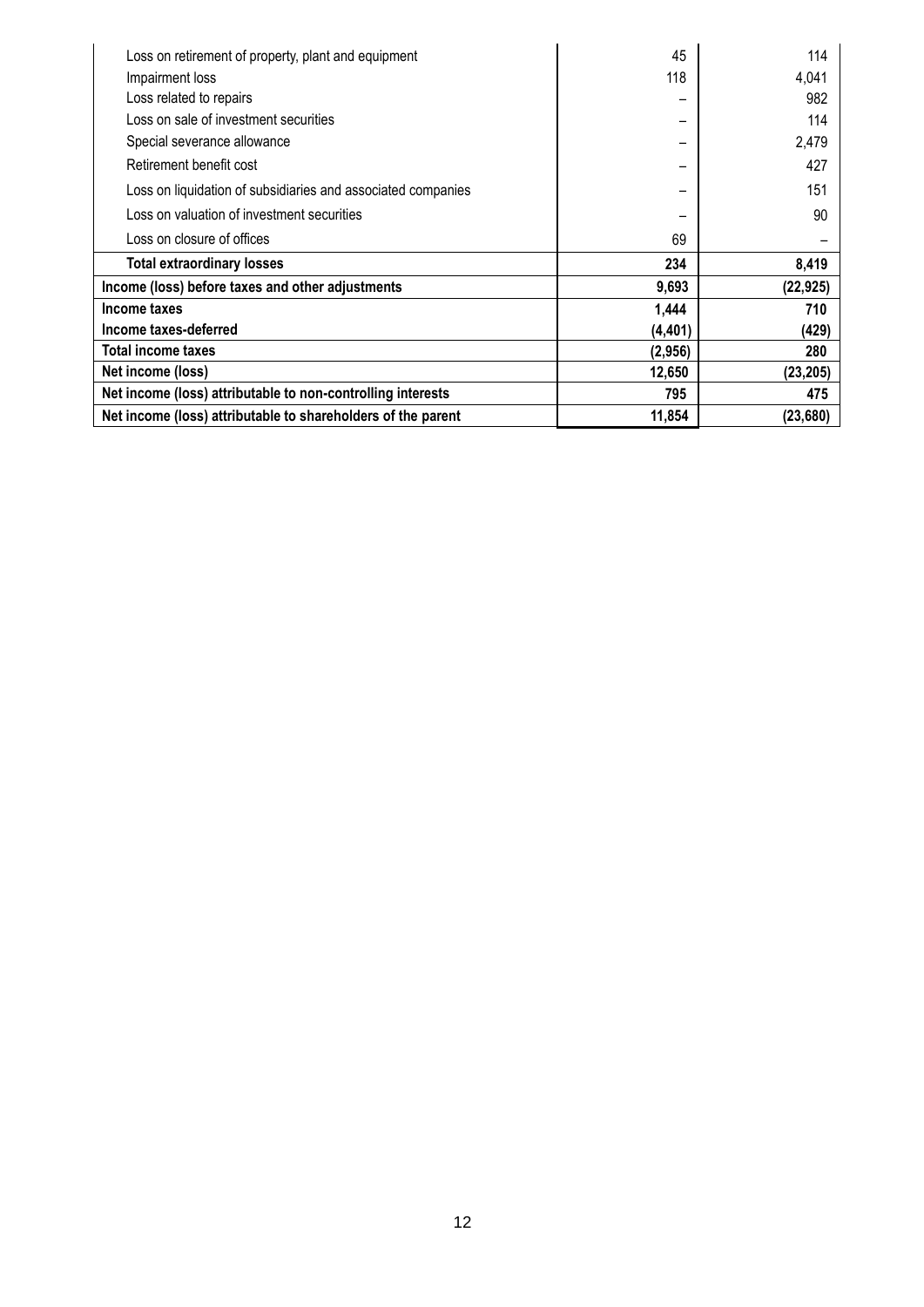# **Consolidated Statement of Comprehensive Income**

<span id="page-12-0"></span>

|                                                                     |                     | (JPY<br>million)    |
|---------------------------------------------------------------------|---------------------|---------------------|
|                                                                     | FY ended            | FY ended            |
|                                                                     | March 31, 2022      | Mar 31, 2021        |
|                                                                     | (Apr 2021-Mar 2022) | (Apr 2020-Mar 2021) |
| Net income (loss)                                                   | 12,650              | (23, 205)           |
| Other comprehensive income                                          |                     |                     |
| Net unrealized gains on other securities                            | (38)                | (1,047)             |
| Foreign currency translation adjustments                            | 2,623               | (1, 597)            |
| Remeasurements of defined benefit plans                             | 111                 | 403                 |
| Share of other comprehensive income of entities using equity method |                     |                     |
| Total other comprehensive income                                    | 2,697               | (2, 240)            |
| <b>Comprehensive income</b>                                         | 15,348              | (25, 445)           |
| (Breakdown)                                                         |                     |                     |
| Comprehensive income attributable to shareholders of the parent     | 14,550              | (25, 920)           |
| Comprehensive income attributable to non-controlling interests      | 798                 | 474                 |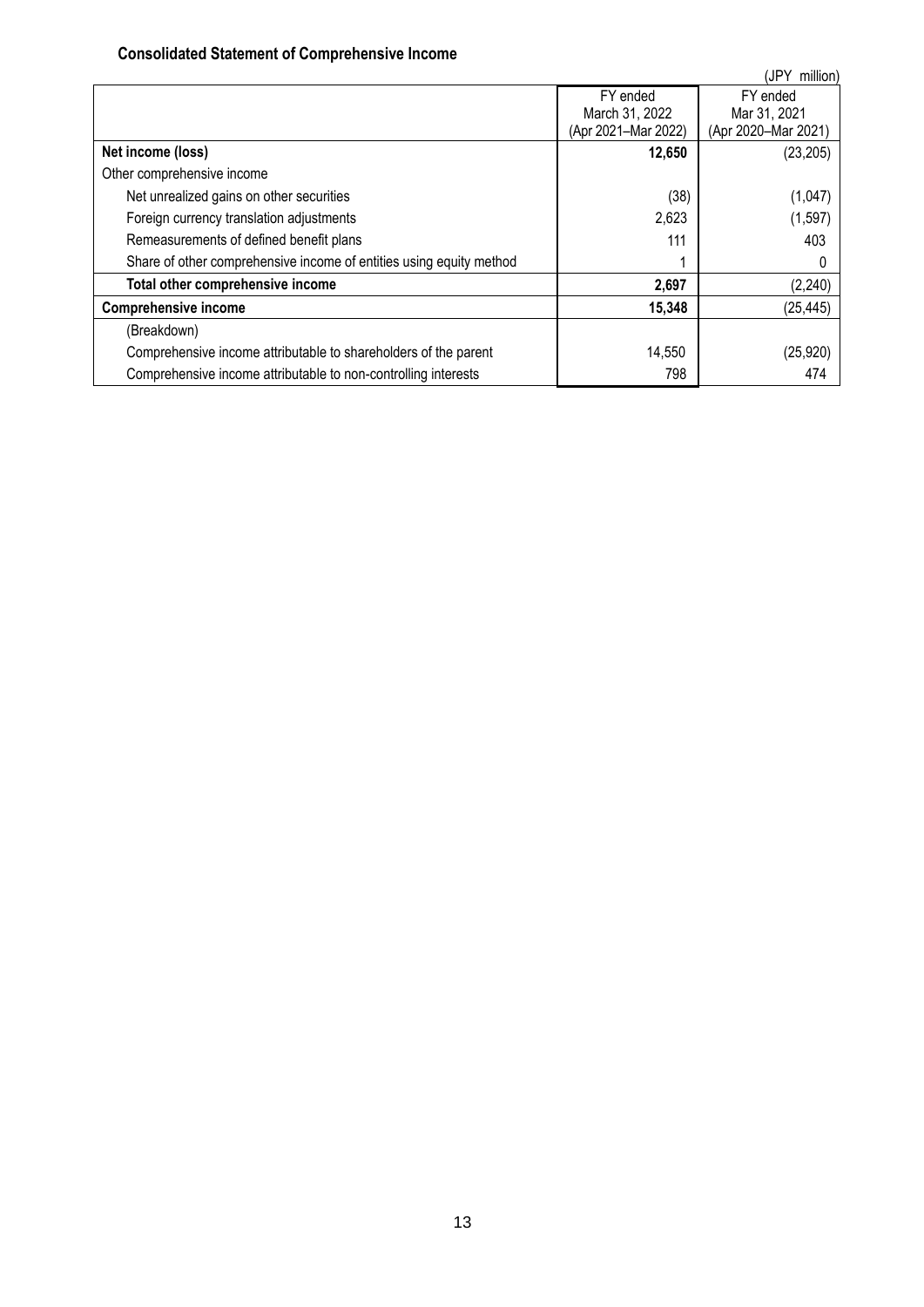# <span id="page-13-0"></span>**(3) Consolidated Statements of Changes in Net Assets**

# **Fiscal year ended March 2022 (April 1, 2021 – March 31, 2022)**

|                                                                                   |              |                 |                      |                | (JPY Million) |
|-----------------------------------------------------------------------------------|--------------|-----------------|----------------------|----------------|---------------|
|                                                                                   |              |                 | Shareholders' equity |                |               |
|                                                                                   | Common stock | Capital surplus | Retained earnings    | Treasury stock | Total         |
| Balance at the previous<br>year-end                                               | 81,282       | 55,174          | (142, 586)           | (344)          | (6, 474)      |
| Cumulative effect due to<br>change in accounting policy                           |              |                 | (4, 963)             |                | (4,963)       |
| Balance at the previous<br>year-end reflecting the<br>change in accounting policy | 81,282       | 55,174          | (147, 550)           | (344)          | (11, 438)     |
| Change in the fiscal year                                                         |              |                 |                      |                |               |
| Issuance of new shares                                                            |              |                 |                      |                |               |
| Capital reduction                                                                 | (81, 182)    | 81,182          |                      |                |               |
| Net income attributable to<br>shareholders of parent                              |              |                 | 11,854               |                | 11,854        |
| Disposal of treasury stock                                                        |              | (10)            |                      | 41             | 30            |
| Change in the scope of<br>consolidation                                           |              |                 | (53)                 |                | (53)          |
| Change in share of parent<br>from transactions with non-<br>controlling interests |              | (1)             |                      |                | (1)           |
| Changes in items other than<br>shareholders' equity (net)                         |              |                 |                      |                |               |
| Total change in the FY                                                            | (81, 182)    | 81,170          | 11,800               | 41             | 11,830        |
| Balance at the current year-end                                                   | 100          | 136,345         | (135, 749)           | (302)          | 392           |

|                                                                                   |                                                  |                                                | Accumulated other comprehensive income        |         | Share                  | Non-                     |                     |
|-----------------------------------------------------------------------------------|--------------------------------------------------|------------------------------------------------|-----------------------------------------------|---------|------------------------|--------------------------|---------------------|
|                                                                                   | Net unrealized<br>gains on "other<br>securities" | Foreign currency<br>translation<br>adjustments | Remeasurements<br>of defined benefit<br>plans | Total   | subscription<br>rights | controlling<br>interests | Total net<br>assets |
| Balance at the previous<br>year-end                                               | (0)                                              | (1, 877)                                       | (142)                                         | (2,019) | 388                    | 11,383                   | 3,277               |
| Cumulative effect due to<br>change in accounting policy                           |                                                  |                                                |                                               |         |                        |                          | (4, 963)            |
| Balance at the previous<br>year-end reflecting the<br>change in accounting policy | (0)                                              | (1, 877)                                       | (142)                                         | (2,019) | 388                    | 11,383                   | (1,686)             |
| Change in the fiscal year                                                         |                                                  |                                                |                                               |         |                        |                          |                     |
| Issuance of new shares                                                            |                                                  |                                                |                                               |         |                        |                          |                     |
| Capital reduction                                                                 |                                                  |                                                |                                               |         |                        |                          |                     |
| Net income attributable to<br>shareholders of parent                              |                                                  |                                                |                                               |         |                        |                          | 11,854              |
| Disposal of treasury stock                                                        |                                                  |                                                |                                               |         |                        |                          | 30                  |
| Change in the scope of<br>consolidation                                           |                                                  |                                                |                                               |         |                        |                          | (53)                |
| Change in share of parent<br>from transactions with non-<br>controlling interests |                                                  |                                                |                                               |         |                        |                          | (1)                 |
| Changes in items other than<br>shareholders' equity (net)                         | (38)                                             | 2,623                                          | 111                                           | 2,695   | (30)                   | (1, 774)                 | 890                 |
| Total change in the FY                                                            | (38)                                             | 2,623                                          | 111                                           | 2,695   | (30)                   | (1, 774)                 | 12,721              |
| Balance at the current year-end                                                   | (39)                                             | 746                                            | (31)                                          | 675     | 357                    | 9,608                    | 11,034              |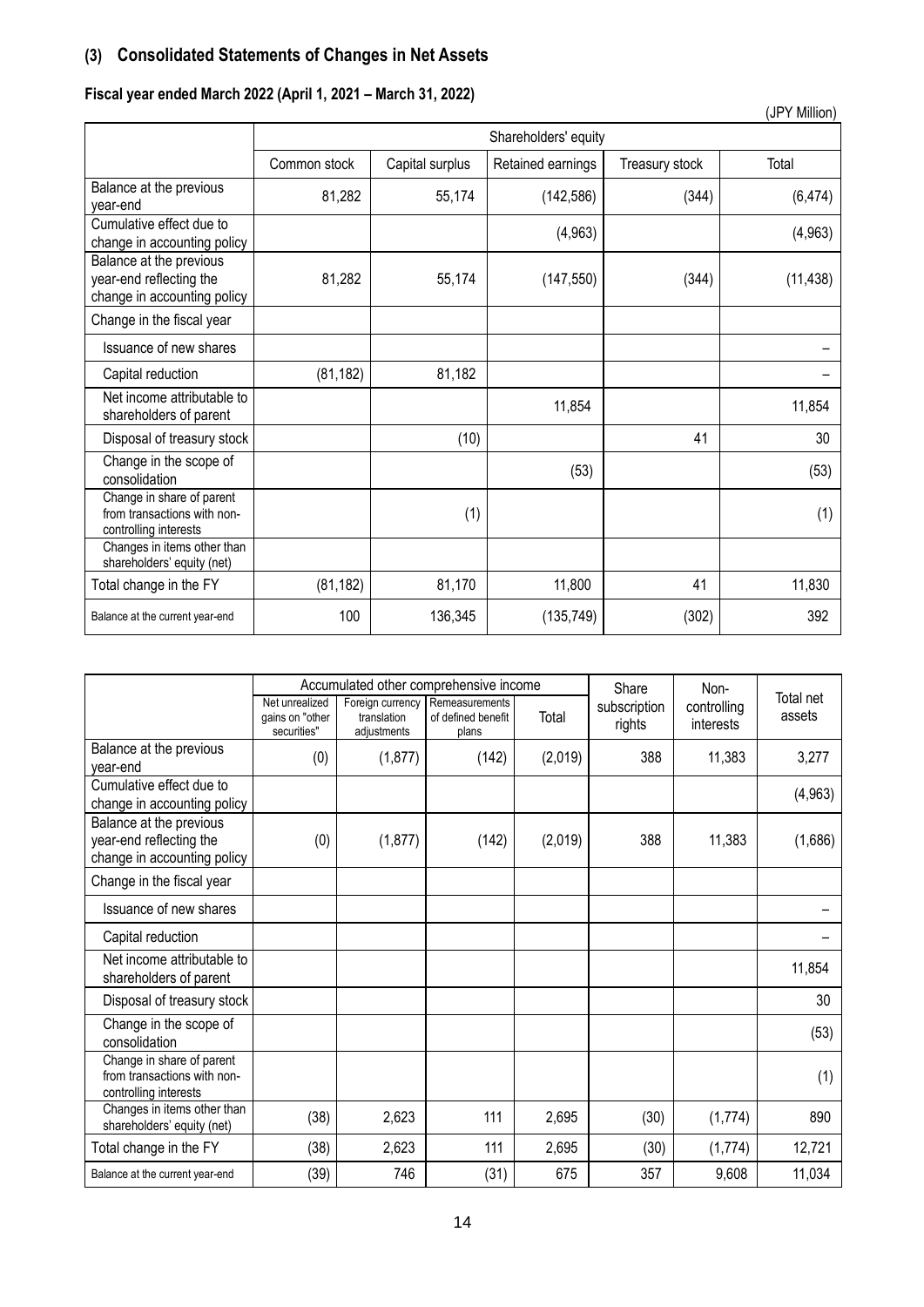|                                                                                   |              | Shareholders' equity |                   |                |          |  |  |  |  |
|-----------------------------------------------------------------------------------|--------------|----------------------|-------------------|----------------|----------|--|--|--|--|
|                                                                                   | Common stock | Capital surplus      | Retained earnings | Treasury stock | Total    |  |  |  |  |
| Balance at the previous<br>year-end                                               | 75,282       | 45,148               | (118, 874)        | (473)          | 1,083    |  |  |  |  |
| Cumulative effect due to<br>change in accounting policy                           |              |                      |                   |                |          |  |  |  |  |
| Balance at the previous<br>year-end reflecting the<br>change in accounting policy | 75,282       | 45,148               | (118, 874)        | (473)          | 1,083    |  |  |  |  |
| Change in the fiscal year                                                         |              |                      |                   |                |          |  |  |  |  |
| Issuance of new shares                                                            | 5,999        | 5,999                |                   |                | 11,999   |  |  |  |  |
| Capital reduction                                                                 |              |                      |                   |                |          |  |  |  |  |
| Net income attributable to<br>shareholders of parent                              |              |                      | (23,680)          |                | (23,680) |  |  |  |  |
| Disposal of treasury stock                                                        |              |                      | (32)              | 128            | 96       |  |  |  |  |
| Change in the scope of<br>consolidation                                           |              |                      |                   |                |          |  |  |  |  |
| Change in share of parent<br>from transactions with non-<br>controlling interests |              | 4,026                |                   |                | 4,026    |  |  |  |  |
| Changes in items other than<br>shareholders' equity (net)                         |              |                      |                   |                |          |  |  |  |  |
| Total change in the FY                                                            | 5,999        | 10,026               | (23, 712)         | 128            | (7, 557) |  |  |  |  |
| Balance at the current year-end                                                   | 81,282       | 55,174               | (142, 586)        | (344)          | (6, 474) |  |  |  |  |

|                                                                                   |                                                  |                                                | Accumulated other comprehensive income        | Share    | Non-                   |                          |                     |
|-----------------------------------------------------------------------------------|--------------------------------------------------|------------------------------------------------|-----------------------------------------------|----------|------------------------|--------------------------|---------------------|
|                                                                                   | Net unrealized<br>gains on "other<br>securities" | Foreign currency<br>translation<br>adjustments | Remeasurements<br>of defined benefit<br>plans | Total    | subscription<br>rights | controlling<br>interests | Total net<br>assets |
| Balance at the previous<br>year-end                                               | 1,047                                            | (280)                                          | (546)                                         | (220)    | 269                    | 16                       | 1,589               |
| Cumulative effect due to<br>change in accounting policy                           |                                                  |                                                |                                               |          |                        |                          |                     |
| Balance at the previous<br>year-end reflecting the<br>change in accounting policy | 1,047                                            | (280)                                          | (546)                                         | (220)    | 269                    | 16                       | 1,589               |
| Change in the fiscal year                                                         |                                                  |                                                |                                               |          |                        |                          |                     |
| Issuance of new shares                                                            |                                                  |                                                |                                               |          |                        |                          | 11,999              |
| Capital reduction                                                                 |                                                  |                                                |                                               |          |                        |                          |                     |
| Net income attributable to<br>shareholders of parent                              |                                                  |                                                |                                               |          |                        |                          | (23, 680)           |
| Disposal of treasury stock                                                        |                                                  |                                                |                                               |          |                        |                          | 96                  |
| Change in the scope of<br>consolidation                                           |                                                  |                                                |                                               |          |                        |                          |                     |
| Change in share of parent<br>from transactions with non-<br>controlling interests |                                                  |                                                |                                               |          |                        |                          | 4,026               |
| Changes in items other than<br>shareholders' equity (net)                         | (1,047)                                          | (1, 596)                                       | 403                                           | (2, 240) | 119                    | 11,366                   | 9,245               |
| Total change in the FY                                                            | (1,047)                                          | (1, 596)                                       | 403                                           | (2, 240) | 119                    | 11,366                   | 1,687               |
| Balance at the current year-end                                                   | (0)                                              | (1, 877)                                       | (142)                                         | (2,019)  | 388                    | 11,383                   | 3,277               |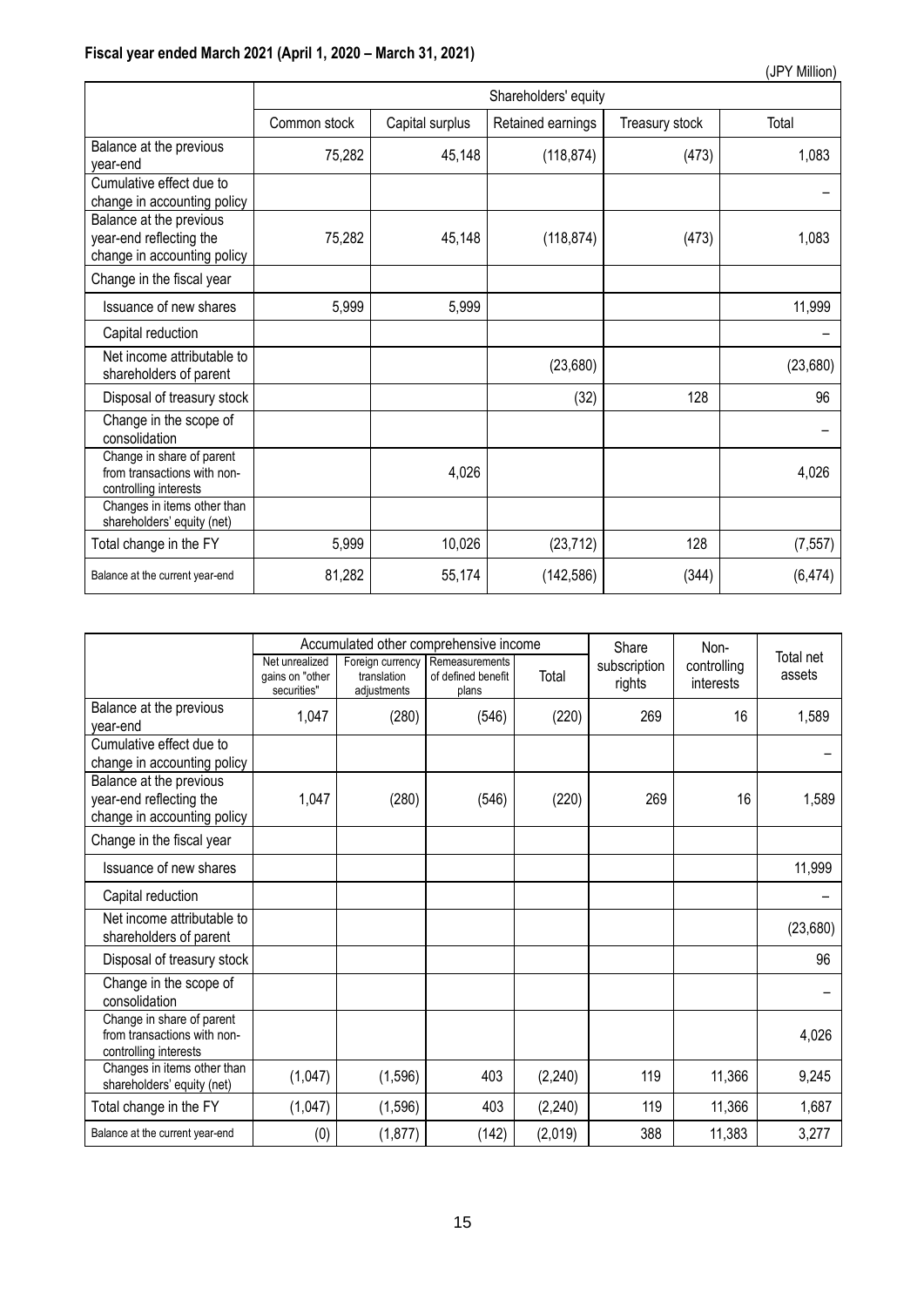# <span id="page-15-0"></span>**(4) Consolidated Statements of Cash Flows**

|                                                                   |                     | (JPY Million)       |
|-------------------------------------------------------------------|---------------------|---------------------|
|                                                                   | FY ended            | FY ended            |
|                                                                   | March 31, 2022      | March 31, 2021      |
|                                                                   | (Apr 2021-Mar 2022) | (Apr 2020-Mar 2021) |
| Cash flows from operating activities                              |                     |                     |
| Income (loss) before taxes and other adjustments                  | 9,693               | (22, 925)           |
| Depreciation                                                      | 9,352               | 10,416              |
| Impairment loss                                                   | 118                 | 4,041               |
| Reversal of reserve for losses related to repairs                 | (11, 959)           | (15, 374)           |
| Loss related to repairs                                           |                     | 982                 |
| Special severance allowance                                       |                     | 2,479               |
| Amortization of goodwill                                          | 7                   | 6                   |
| Increase (decrease) in allowance for doubtful accounts            | 2,355               | 340                 |
| Increase (decrease) in liability for retirement benefits          | (14)                | 1,360               |
| Increase (decrease) in reserve for apartment vacancy loss         | (6,629)             | (3,644)             |
| Losses on liquidation of subsidiaries and affiliates              |                     | 151                 |
| Interest and dividend income                                      | (100)               | (150)               |
| Interest expense                                                  | 4,474               | 2,171               |
| Funding costs                                                     |                     | 2,904               |
| Foreign exchange loss (gain)                                      | (1)                 | (110)               |
| Equity in losses (earnings) of affiliated companies               | 162                 | 44                  |
| Loss (gain) on sale of property, plant and equipment              | (120)               | (206)               |
| Loss on retirement of property, plant and equipment               | 45                  | 114                 |
| Loss (gain) from valuation of investment securities               | (129)               | (50)                |
| Loss (gain) from sale of investment securities                    | (0)                 | (3,951)             |
| Loss (gain) on sale of shares in subsidiaries                     |                     | (0)                 |
| Decrease (increase) in accounts receivable                        | (523)               | (579)               |
| Decrease (increase) in real estate for sale in progress           | 2                   | 3,432               |
| Decrease (increase) in payment for construction in progress       | 25                  | 486                 |
| Decrease (increase) in long-term prepaid expenses                 | 535                 | 744                 |
| Increase (decrease) in accounts payable                           | (1,029)             | (5,861)             |
| Increase (decrease) in customer advances for projects in progress | (272)               | (1, 241)            |
| Increase (decrease) in advances received                          | (2, 188)            | (5, 327)            |
| Increase (decrease) in guarantee deposits received                | 701                 | 603                 |
| Increase (decrease) in accrued consumption taxes                  | 121                 | (421)               |
| Other                                                             | (2,023)             | 1,804               |
| Subtotal                                                          | 2,603               | (27, 759)           |
| Interest and dividends received                                   | 105                 | 154                 |
|                                                                   |                     |                     |
| Interest paid                                                     | (4, 455)            | (1,500)             |
| Payment related to repairs                                        | (2, 172)            | (8, 313)            |
| Payment of special severance allowance                            |                     | (2, 479)            |
| Income taxes paid                                                 | (541)               | (918)               |
| Net cash provided by operating activities                         | (4, 460)            | (40, 816)           |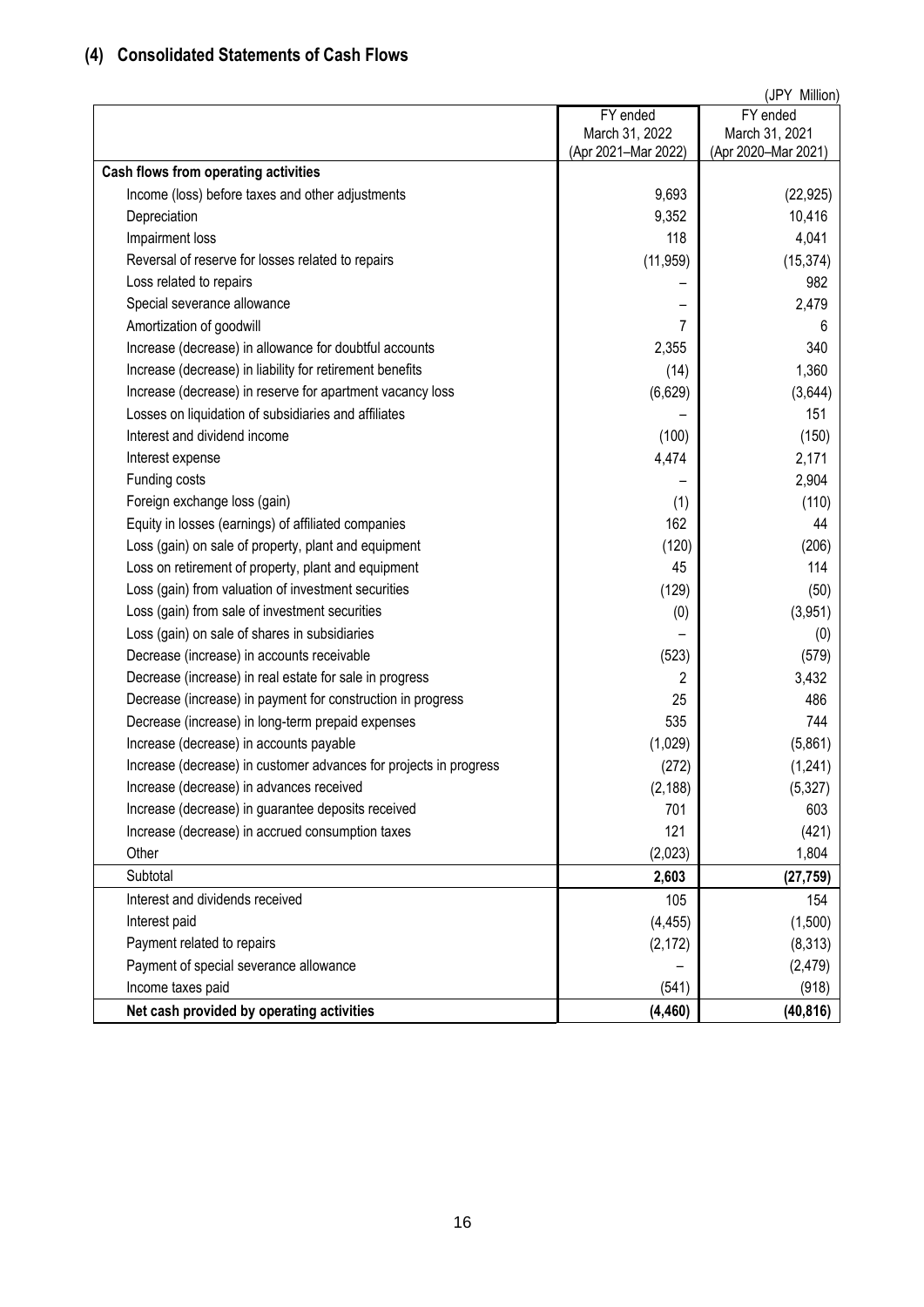|                                                                                                         |                     | (JPY Million)       |
|---------------------------------------------------------------------------------------------------------|---------------------|---------------------|
|                                                                                                         | FY ended            | FY ended            |
|                                                                                                         | March 31, 2022      | March 31, 2021      |
|                                                                                                         | (Apr 2021-Mar 2022) | (Apr 2020-Mar 2021) |
| Cash flows from investing activities                                                                    |                     |                     |
| Purchase of property, plant and equipment                                                               | (705)               | (2,328)             |
| Proceeds from sale of property, plant and equipment                                                     | 1,458               | 4,167               |
| Payment for purchase of intangible assets                                                               | (781)               | (509)               |
| Proceeds from redemption of securities                                                                  |                     | 5,600               |
| Payment for purchase of investment securities                                                           | (313)               | (363)               |
| Proceeds from sale of investment securities                                                             | 1,180               | 4,341               |
| Proceeds from liquidation of subsidiaries                                                               |                     | 18                  |
| Payment for sale of shares in subsidiaries due to change in scope of consolidation                      |                     | (92)                |
| Proceeds from sale of shares in subsidiaries due to change in scope of consolidation                    |                     | 7                   |
| Payment for loans                                                                                       | (31)                | (36)                |
| Proceeds from collection of loans                                                                       | 73                  | 57                  |
| Payment for deposit of fixed deposits                                                                   |                     | (4)                 |
| Proceeds from withdrawal of fixed deposits                                                              | 17                  | 67                  |
| Other                                                                                                   | (10)                | 904                 |
| Net cash provided by (used in) investing activities                                                     | 886                 | 11,829              |
| Cash flows from financing activities                                                                    |                     |                     |
| Repayment of short-term debt                                                                            |                     | (847)               |
| Proceeds from long-term debt                                                                            |                     | 30,234              |
| Repayment of long-term debt                                                                             | (75)                | (17, 790)           |
| Repayment of finance lease obligations                                                                  | (3,239)             | (4, 181)            |
| Proceeds from issuance of shares                                                                        |                     | 11,999              |
| Proceeds from issuance of stock acquisition rights                                                      |                     | 215                 |
| Payment of funding costs                                                                                |                     | (2,868)             |
| Payment for redemption of bonds                                                                         |                     | (8, 103)            |
| Payment for purchased treasury stock by a consolidated subsidiary,                                      | (1,400)             |                     |
| Payment for acquisition of shares in subsidiaries not pertaining to change in scope<br>of consolidation | (0)                 |                     |
| Proceeds from share issuance to a non-controlling shareholder                                           |                     | 15,000              |
| Payment of dividends to a non-controlling shareholder                                                   | (1, 171)            | (87)                |
| Proceeds from exercise of stock options                                                                 | 0                   | 0                   |
| Net cash provided by (used in) financing activities                                                     | (5,886)             | 23,571              |
| Effect of exchange rate changes on cash and cash equivalents                                            | 220                 | (154)               |
| Net increase (decrease) in cash and cash equivalents                                                    | (9, 240)            | (5,570)             |
| Cash and cash equivalents at beginning of period                                                        | 53,346              | 58,916              |
| Decrease in cash and cash equivalents on exclusion from consolidation                                   | (82)                |                     |
| Cash and cash equivalents at end of period                                                              | 44,023              | 53,346              |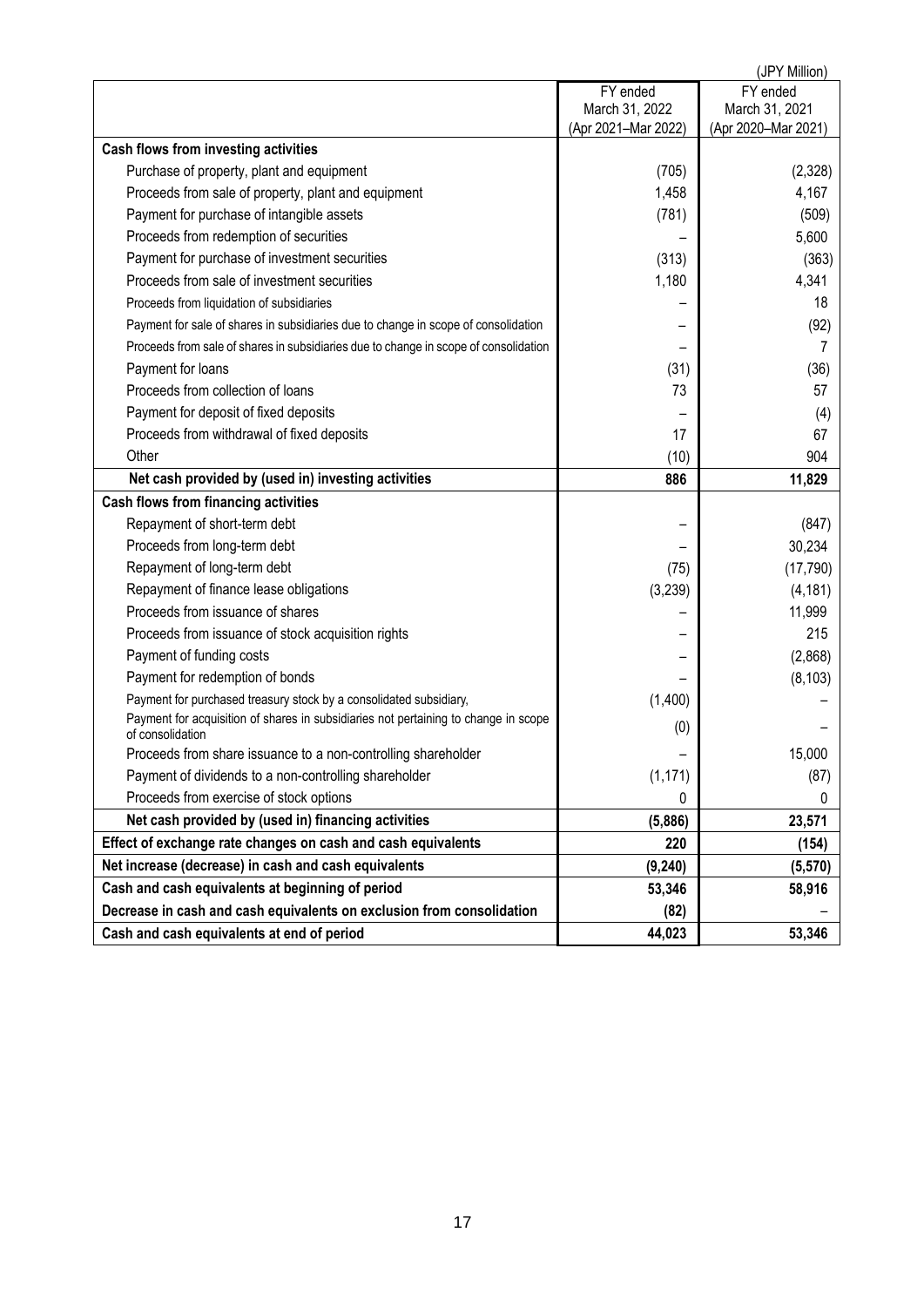## <span id="page-17-0"></span>**(5) Notes Regarding Consolidated Financial Statements**

<span id="page-17-1"></span>(Notes regarding the premise of the Company as a going concern) There are no relevant items.

### <span id="page-17-2"></span>(Changes in accounting policies)

(Application of Accounting Standard for Revenue Recognition)

The Company adopted the Accounting Standard for Revenue Recognition (ASBJ Statement No.29, March 31, 2020) from the beginning of the fiscal year ended March 2022 and started to recognize the revenue when the Company transfers a promised goods or services to a customer with the amount which the Company expects to receive from the customer as a consideration. As a result, instead of recognizing revenue in one go for key money, reduction of rent, handling charge for monthly rental contract, and other handling charges for service provision, such revenue have been divided by the tenants' average staying period in the apartment on a pro rata basis. The whole income from *LEONET* service used to be recognized as a revenue prior to the change but the new amount of revenue is the income from *LEONET* users deducted by the Company's cost payable to the service supplier.

At the application of the new accounting policy based on the Accounting Standard for Revenue Recognition, the Company followed the specific transitional handling as stated in the item 84 of the Accounting Standard for Revenue Recognition. The Company adjusted the beginning retained earnings by cumulative-effect amount to reflect the retrospective application of account processing from the beginning of the fiscal year ended March 2022. However, the Company has not applied the accounting policy in accordance with the item 86 of the said Accounting Standard for the contracts with most of the revenue recognition has been completed prior to the beginning of the fiscal year ended March 2022, following the previous accounting policy. The Company followed the item 86 (1) of the Accounting Standard for Revenue Recognition and did the account processing for the contracts which were modified prior to the beginning of the fiscal year ended March 2022 and adjusted the beginning retained earnings by the cumulative-effect amount.

As a result of the above account processing, net sales were increased by JPY 1,325 million, cost of sales was decreased by JPY 1,580 million. Consequently operating profit was increased by JPY 2,905 million, recurring loss was decreased by the same amount, and income before taxes and other adjustments were increased by the same amount. The beginning balance of retained earnings was reduced by JPY 4,963 million.

The Company put the impact on per share information in the relevant part of the document.

The Company followed the transitional handling stated in item 89–3 of the Accounting Standard for Revenue Recognition and did not mention note on revenue recognition related to the previous fiscal year ended March 2021.

#### (Application of Accounting Standard for Fair Value Measurement)

The Company adopted the Accounting Standard for Fair Value Measurement (ASBJ Statement No.30, July 4, 2019, hereinafter "Accounting Standard for FVM") from the beginning of the fiscal year ended March 2022. The Company determined to apply the new accounting policy for future following the transitional handling stated in the item 19 of the Accounting Standard for FVM and in the item 44-2 of the Accounting Standard for Financial Instruments (ASBJ Statement No.10, July 4, 2019). The effect of the application on the Consolidated Financial Statements is immaterial.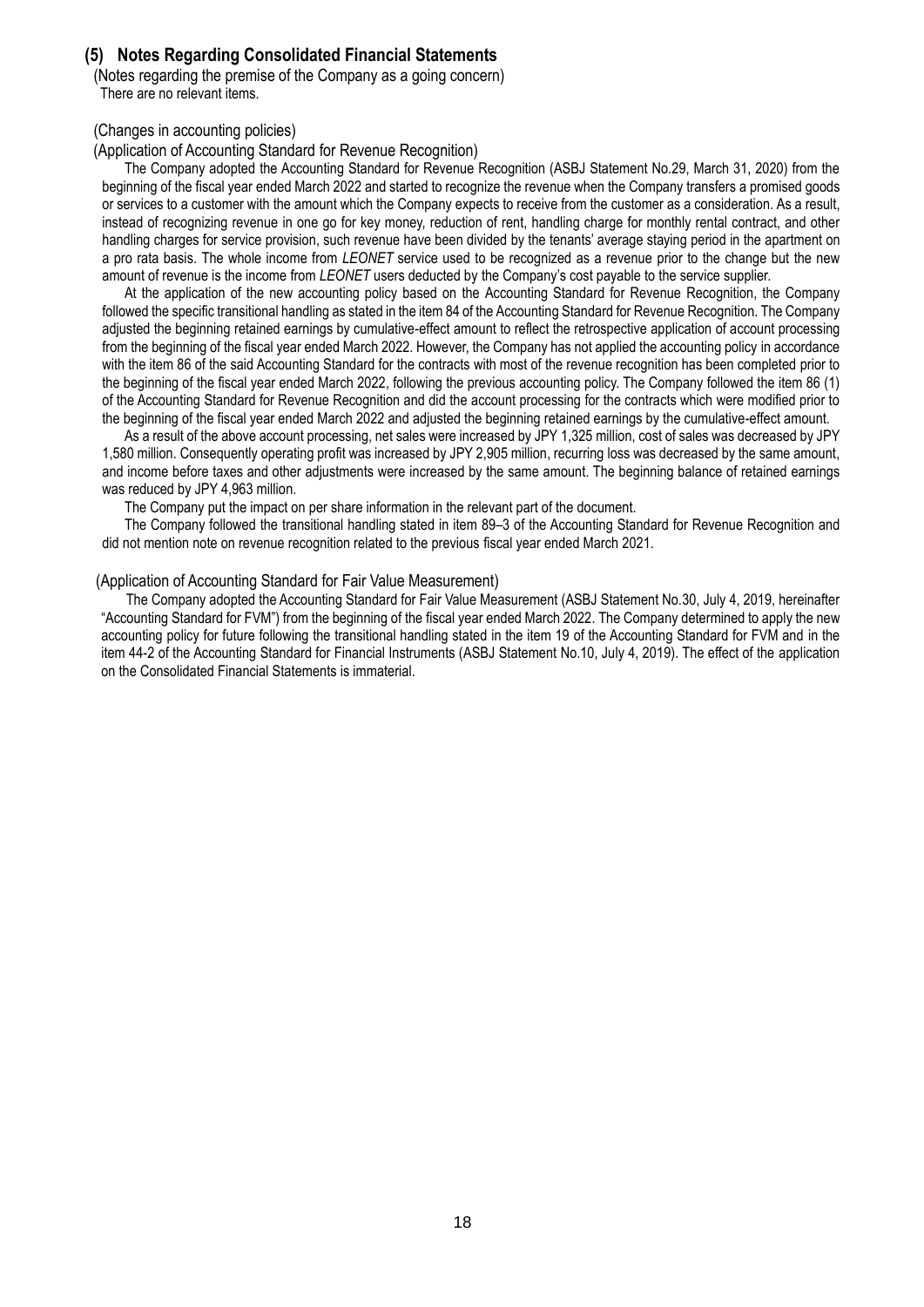<span id="page-18-0"></span>(Segment Information)

(1) Overview of Reportable Segment

The Company's reportable segments are the components for which separate financial information is available, and whose operating results are reviewed regularly by the board of directors in order to determine allocation of resources and assess segment performance.

There are three reportable segments: Leasing Business, Elderly Care Business, and Other Businesses. Leasing Business operations comprise the leasing and management of apartment buildings and other properties, maintenance work, internet service, rent obligation guarantee, company residence agency business, solar power generation business, small-amount short-term insurance business, real estate brokerage business, and management of serviced apartments and offices. Elderly Care Business operates elderly care facilities. Other Businesses operate mainly Guam resort facilities.

(2) Calculation Method for Sales, Profit or Loss, Assets, Liabilities and other Items by Reportable Segment

The accounting methods for reportable segments are in accordance to accounting policies adopted in the preparation of consolidated financial statements. The reportable segment profit (loss) represent operating profit (loss). Inter-segment sales and transfers are based on prevailing market prices.

#### (3) Changes in Reportable Segment

 As mentioned in changes in accounting policies, the Company adopted the Accounting Standard for Revenue Recognition (ASBJ Statement No.29, March 31, 2020) and changed the handling of revenue recognition from the beginning of the fiscal year ended March 2022. The same rule applied to the profits or losses by reportable segment.

As a result, net sales of Leasing Business were increased by JPY 1,325 million and segment profit was increased by JPY 2,905 million.

(4) Net sales, Profit or loss, Assets and Liabilities and Other Items by Reportable Segment

### **(i) Information on net sales including breakdown, profit or loss, liabilities and other items by reportable segment**

(JPY million)

### **FY ended March 2022 (April 1, 2021 – March 31, 2022)**

|                                                                              |                            |                                        | , ויטוויוויווי וט          |         |                          |                                    |
|------------------------------------------------------------------------------|----------------------------|----------------------------------------|----------------------------|---------|--------------------------|------------------------------------|
|                                                                              |                            | Reportable segments                    |                            |         |                          | Amount stated in<br>Consolidated   |
|                                                                              | Leasing<br><b>Business</b> | <b>Elderly Care</b><br><b>Business</b> | Other<br><b>Businesses</b> | Total   | Adjustments<br>(Note 1)  | Statement of<br>Income<br>(Note 2) |
| Net sales                                                                    |                            |                                        |                            |         |                          |                                    |
| Rent income                                                                  | 278,740                    |                                        |                            | 278,740 |                          | 278,740                            |
| Ancillary service income                                                     | 53,517                     |                                        |                            | 53,517  |                          | 53,517                             |
| Maintenance                                                                  | 35,315                     |                                        |                            | 35,315  |                          | 35,315                             |
| Rental guarantee                                                             | 4,559                      |                                        |                            | 4,559   |                          | 4,559                              |
| Furniture insurance                                                          | 3,744                      |                                        |                            | 3,744   |                          | 3,744                              |
| Company housing agency fee                                                   | 788                        |                                        |                            | 788     |                          | 788                                |
| Roof lease solar power generation                                            | 2,775                      |                                        |                            | 2,775   |                          | 2,775                              |
| Construction subcontracting                                                  | 3,145                      |                                        |                            | 3,145   |                          | 3,145                              |
| Other                                                                        | 456                        | 14,258                                 | 1,064                      | 15,779  |                          | 15,779                             |
| Sales from contracts with<br>customer                                        | 383,043                    | 14,258                                 | 1,064                      | 398,366 |                          | 398,366                            |
| Other sales                                                                  |                            |                                        |                            |         | $\overline{\phantom{0}}$ |                                    |
| Sales to customers                                                           | 383,043                    | 14,258                                 | 1,064                      | 398,366 |                          | 398,366                            |
| Inter-segment sales and<br>transfers                                         | 76                         |                                        | 249                        | 326     | (326)                    |                                    |
| Total                                                                        | 383,120                    | 14,258                                 | 1,314                      | 398,692 | (326)                    | 398,366                            |
| Segment profit (loss)                                                        | 7,719                      | (789)                                  | (1,668)                    | 5,261   | (3, 486)                 | 1,774                              |
| Segment assets                                                               | 63,393                     | 3,261                                  | 21,369                     | 88,024  | 57,406                   | 145,430                            |
| Other items                                                                  |                            |                                        |                            |         |                          |                                    |
| Depreciation                                                                 | 6,480                      | 32                                     | 1,087                      | 7,600   | 1,752                    | 9,352                              |
| Increase in property, plant and<br>equipment, and intangible<br>fixed assets | 1,596                      | 5                                      | 22                         | 1,624   | 513                      | 2,137                              |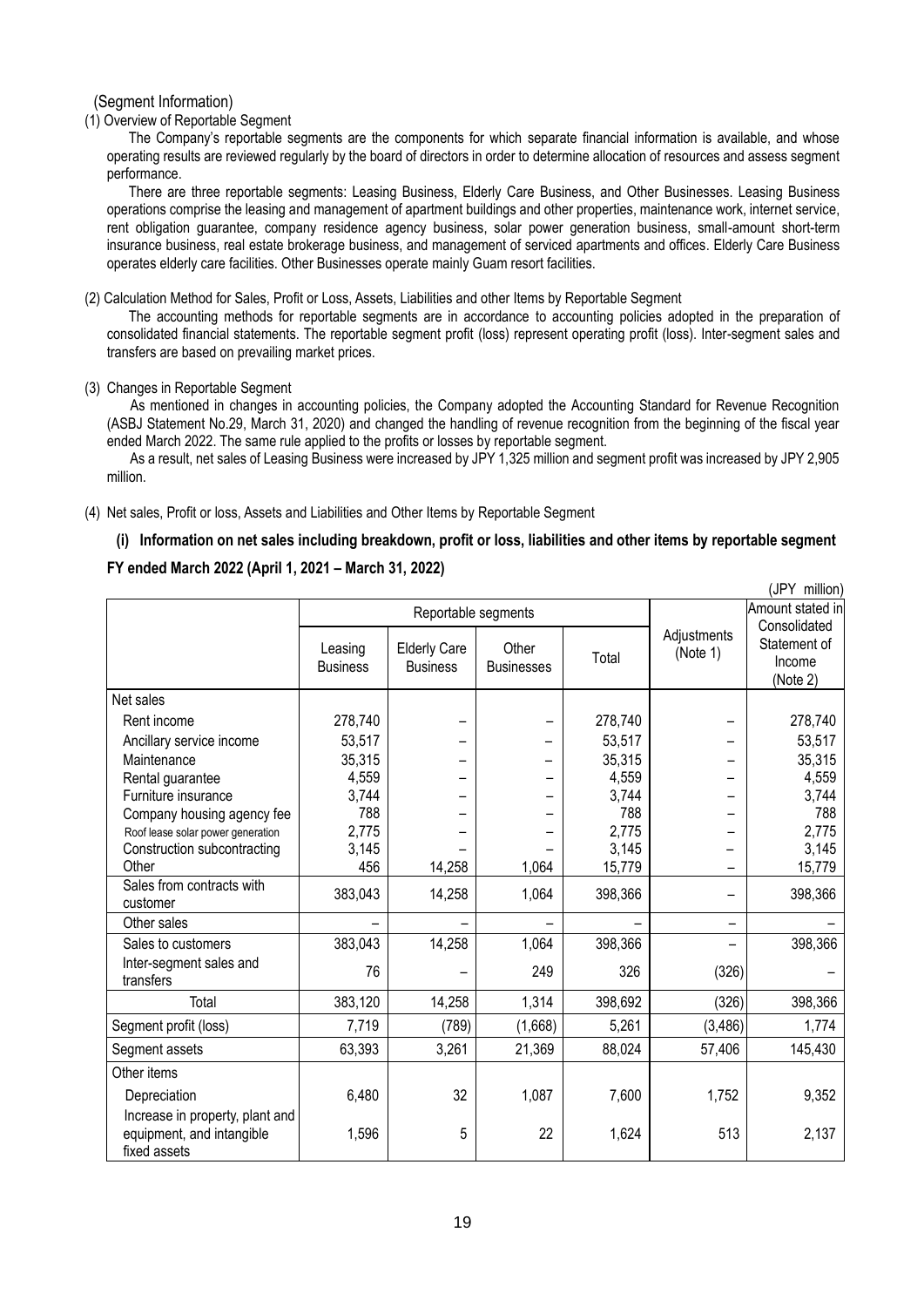### **FY ended March 2021 (April 1, 2020 – March 31, 2021)**

|                                                                              |                            |                                        |                            |           |                         | (JPY<br>million)                                   |
|------------------------------------------------------------------------------|----------------------------|----------------------------------------|----------------------------|-----------|-------------------------|----------------------------------------------------|
|                                                                              |                            | Reportable segments                    |                            |           | Amount stated in        |                                                    |
|                                                                              | Leasing<br><b>Business</b> | <b>Elderly Care</b><br><b>Business</b> | Other<br><b>Businesses</b> | Total     | Adjustments<br>(Note 1) | Consolidated<br>Statement of<br>Income<br>(Note 2) |
| Net sales                                                                    |                            |                                        |                            |           |                         |                                                    |
| Sales to customers                                                           | 391,964                    | 14,524                                 | 2,469                      | 408,959   |                         | 408,959                                            |
| Inter-segment sales and<br>transfers                                         | 143                        |                                        | 603                        | 747       | (747)                   |                                                    |
| Total                                                                        | 392,108                    | 14,524                                 | 3,073                      | 409,706   | (747)                   | 408,959                                            |
| Segment profit (loss)                                                        | (19, 385)                  | (720)                                  | (1, 551)                   | (21, 658) | (7, 524)                | (29, 182)                                          |
| Segment assets                                                               | 71,800                     | 3,557                                  | 20,881                     | 96,239    | 65,469                  | 161,708                                            |
| Other items                                                                  |                            |                                        |                            |           |                         |                                                    |
| Depreciation                                                                 | 7,456                      | 47                                     | 1,097                      | 8,601     | 1,815                   | 10,416                                             |
| Increase in property, plant and<br>equipment, and intangible fixed<br>assets | 2,204                      | 26                                     | 154                        | 2,386     | 608                     | 2,994                                              |

Note 1: Breakdown of adjustments is as follows.

| Segment profit or loss     |                         | (JPY Million)           |
|----------------------------|-------------------------|-------------------------|
|                            | FY ended March 31, 2022 | FY ended March 31, 2021 |
| Inter-segment eliminations | 153                     | 169                     |
| Corporate expenses*        | (3.639)                 | (7,693)                 |
| Total                      | (3, 486)                | (7,524)                 |

\*Corporate expenses consist mainly of general administrative expenses for administrative departments that are not part of reportable segments.

| Segment assets<br>(JPY Million)                                                                                    |                         |                         |  |  |  |
|--------------------------------------------------------------------------------------------------------------------|-------------------------|-------------------------|--|--|--|
|                                                                                                                    | FY ended March 31, 2022 | FY ended March 31, 2021 |  |  |  |
| Surplus operating funds, long-term investment<br>capital, and assets which do not belong to<br>reportable segments | 57.406                  | 65.469                  |  |  |  |

Increase in property, plant and equipment, and intangible fixed assets (JPY Million)

FY ended March 31, 2022 FY ended March 31, 2021 Capital investments which do not belong to Propried investments which do not belong to the segments of the segments of  $513$  608

Note 2: Segment profit or loss is adjusted to the operating profit or loss on the Consolidated Statement of Income

### (Related Information)

### **Fiscal Year ended March 2022 (April 1, 2021 – March 31, 2022)**

- 1. Information by product and service As we disclosed the information by segment, the Company left out the information by product and service.
- 2. Information by country/region
	- (1) Sales

As the sales to customers amounted more than 90% of the total sales on the consolidated statement of income, the Company left out the description.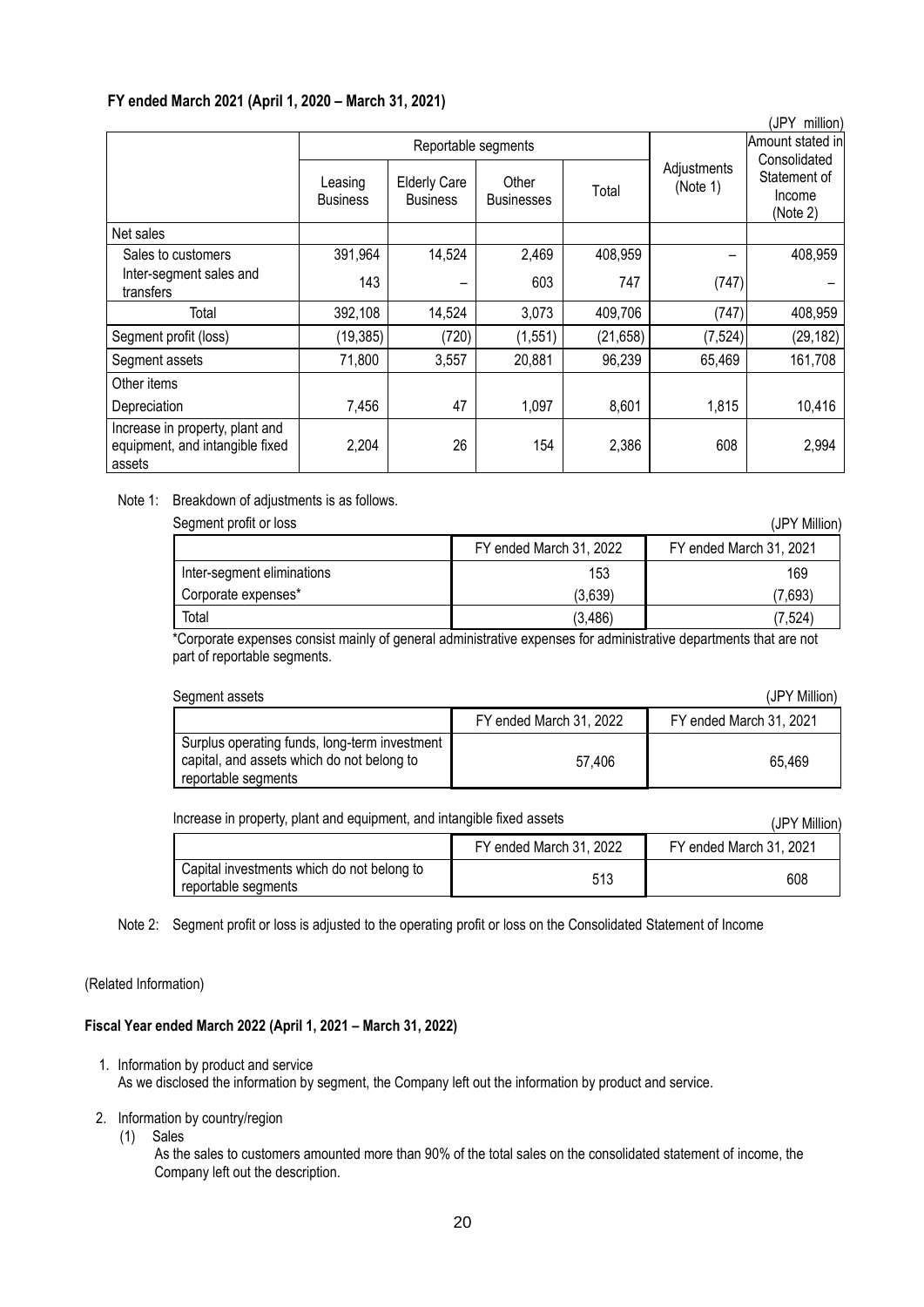### (2) Non-current Assets

(JPY Million)

| Japan  | US Territory of<br>Guam | Thailand | Cambodia | Others | Total  |
|--------|-------------------------|----------|----------|--------|--------|
| 44,212 | 20,331                  |          |          | 107    | 64,652 |

### 3. Information by major customer

As there are no customers to whom the sales accounts for more than 10% of the total sales on the consolidated statement of income, the Company left out the description of related matters.

### **Fiscal Year ended March 2021 (April 1, 2020 – March 31, 2021)**

1. Information by product and service As we disclosed the information by segment, the Company left out the information by product and service.

- 2. Information by country/region
	- (1) Sales As the sales to customers amounted more than 90% of the total sales on the consolidated statement of income, the Company left out the description.
	- (2) Non-current Assets

(JPY Million)

 $(1DVI)$  Million)

| Japan  | US Territory of<br>Guam | Thailand | Cambodia | Others | Total  |
|--------|-------------------------|----------|----------|--------|--------|
| 49,316 | 19,412                  | 512      | 667      | 143    | 70,052 |

3. Information by major customer

As there are no customers to whom the sales accounts for more than 10% of the total sales on the consolidated statement of income, the Company left out the description of related matters.

### **(Information related to the impairment losses on non-current assets by reportable segment)**

### **Fiscal Year ended March 2022 (April 1, 2021 – March 31, 2022)**

|                   |                            |                                        |                            |                              | ٦υΓ<br><b>IVIIIIUIII</b> |
|-------------------|----------------------------|----------------------------------------|----------------------------|------------------------------|--------------------------|
|                   | Leasınq<br><b>Business</b> | <b>Elderly Care</b><br><b>Business</b> | Other<br><b>Businesses</b> | Seament<br>Total/Adjustments | Total                    |
| Impairment losses | 115                        | ◠<br>u                                 | $\overline{\phantom{0}}$   | $\overline{\phantom{0}}$     | 118                      |

### **Fiscal Year ended March 2021 (April 1, 2020 – March 31, 2021)**

|                   |                            |                                        |                            |                              | (JPY Million) |
|-------------------|----------------------------|----------------------------------------|----------------------------|------------------------------|---------------|
|                   | Leasing<br><b>Business</b> | <b>Elderly Care</b><br><b>Business</b> | Other<br><b>Businesses</b> | Seament<br>Total/Adjustments | Total         |
| Impairment losses | 3,950                      | o                                      | 82                         | -                            | 4,04'         |

### **(Information related to the amortization of goodwill and balance of goodwill by reportable segment)**

### **Fiscal Year ended March 2022 (April 1, 2021 – March 31, 2022)**

|                                 |                 |                          |                   |                   | (JPY Million) |
|---------------------------------|-----------------|--------------------------|-------------------|-------------------|---------------|
|                                 | Leasing         | <b>Elderly Care</b>      | Other             | Segment           | Total         |
|                                 | <b>Business</b> | <b>Business</b>          | <b>Businesses</b> | Total/Adjustments |               |
| Amortization of goodwill        |                 | -                        |                   | -                 |               |
| Unamortized balance of goodwill | b               | $\overline{\phantom{0}}$ | -                 | -                 |               |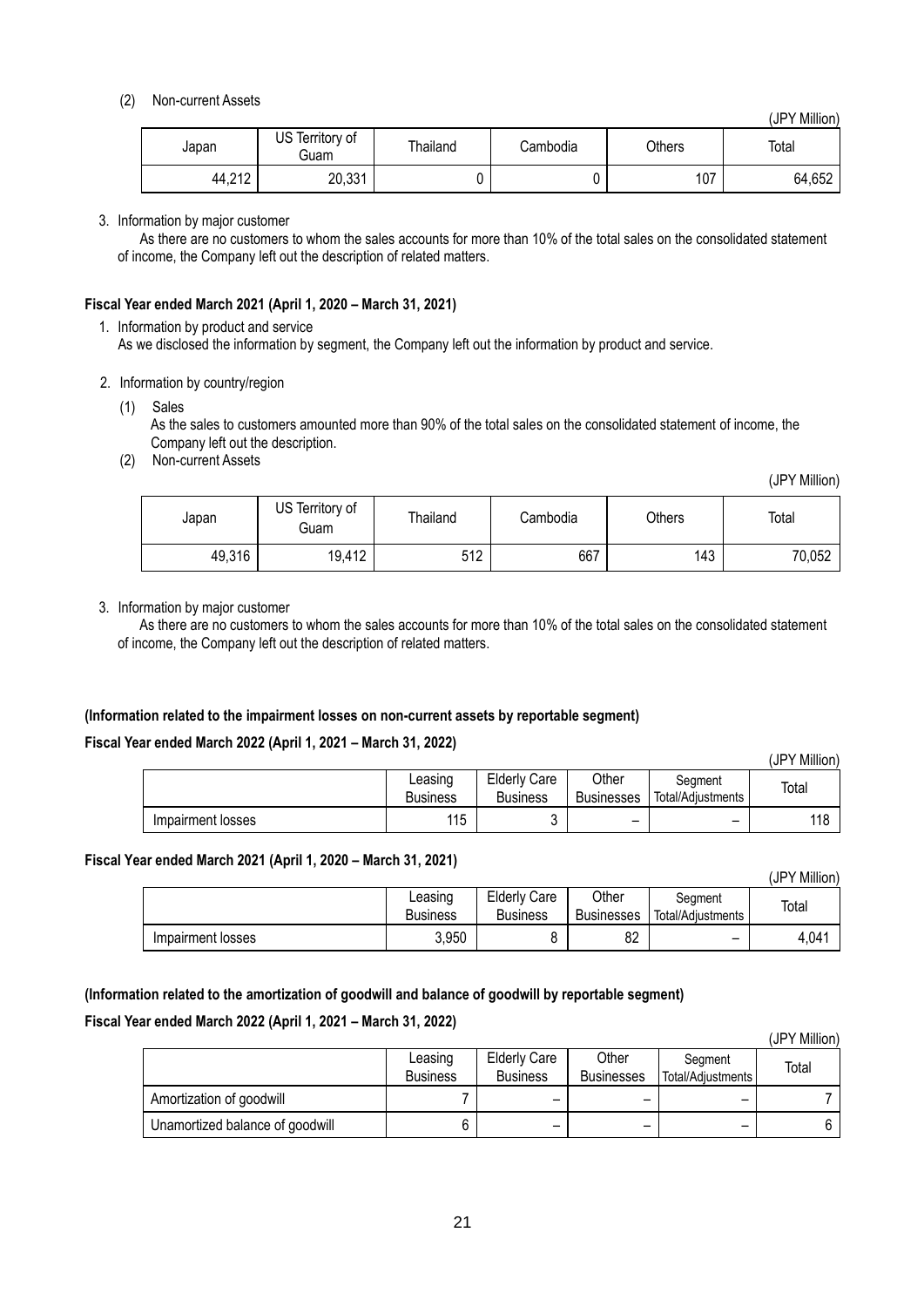### **Fiscal Year ended March 2021 (April 1, 2020 – March 31, 2021)**

|                                 |                            |                                        |                          |                              | IUT I<br>1711111 <b>011</b> |
|---------------------------------|----------------------------|----------------------------------------|--------------------------|------------------------------|-----------------------------|
|                                 | Leasing<br><b>Business</b> | <b>Elderly Care</b><br><b>Business</b> | Other<br><b>Business</b> | Segment<br>Total/Adiustments | Total                       |
| Amortization of goodwill        |                            | -                                      |                          |                              |                             |
| Unamortized balance of goodwill | 12                         | -                                      | -                        |                              |                             |

(JPY Million)

(Note) We recorded JPY 107 million of impairment loss on goodwill in Leasing Business.

### **(Information related to the gain on negative goodwill by reportable segment)**

**Fiscal Year ended March 2022 (April 1, 2021 – March 31, 2022) and Fiscal Year ended March 2021 (April 1, 2020 – March 31, 2021)**

There is no relevant information.

<span id="page-21-0"></span>(Information per share)

|                              | FY ended<br>March 31, 2022<br>(Apr 2021 – Mar 2022) | FY ended<br>March 31, 2021<br>(Apr 2020 - Mar 2021) |
|------------------------------|-----------------------------------------------------|-----------------------------------------------------|
| Net assets per share         | JPY 3.25                                            | JPY (25.83)                                         |
| Net income or loss per share | JPY 36.04                                           | JPY (84.88)                                         |
| Diluted net income per share | JPY 32.23                                           |                                                     |

(Note) 1. Diluted net income per share are not stated because a net loss was recorded for the previous fiscal year. 2. The basis for calculation for net income or loss per share and diluted net income is as follows:

|                                                                                                               | FY ended<br>March 31, 2022<br>(Apr 2021 – Mar 2022) | FY ended<br>March 31, 2021<br>(Apr 2020 - Mar 2021) |
|---------------------------------------------------------------------------------------------------------------|-----------------------------------------------------|-----------------------------------------------------|
| Net income per share                                                                                          |                                                     |                                                     |
| Net income or loss attributable to shareholders of the parent<br>(JPY million)                                | 11,854                                              | (23,680)                                            |
| Amount not attributable to common stock (JPY million)                                                         |                                                     |                                                     |
| Net income or loss attributable to shareholders of the parent for<br>common stock (JPY million)               | 11,854                                              | (23,680)                                            |
| Basic weighted-average shares during the fiscal year (thousands of<br>shares)                                 | 328,888                                             | 279,003                                             |
| Diluted net income per share                                                                                  |                                                     |                                                     |
| Net income adjustment attributable to shareholders of the parent<br>(JPY million)                             |                                                     |                                                     |
| Increase of common stock (thousands of shares)                                                                | 38,927                                              |                                                     |
| Dilutive securities without dilutive effects and excluded from calculation<br>of diluted net income per share |                                                     |                                                     |

(Note) As mentioned in changes in accounting policies, the Company adopted the Accounting Standard for Revenue Recognition (ASBJ Statement No.29, March 31, 2020) and followed the specific transitional handling as stated in the item 84 of the Accounting Standard for Revenue Recognition. Consequently, net asset per share was reduced by JPY 6.26, net income per share and diluted net income per share were increased by JPY 8.83 and JPY 7.90 respectively.

<span id="page-21-1"></span>(Significant subsequent event)

There is no applicable item.